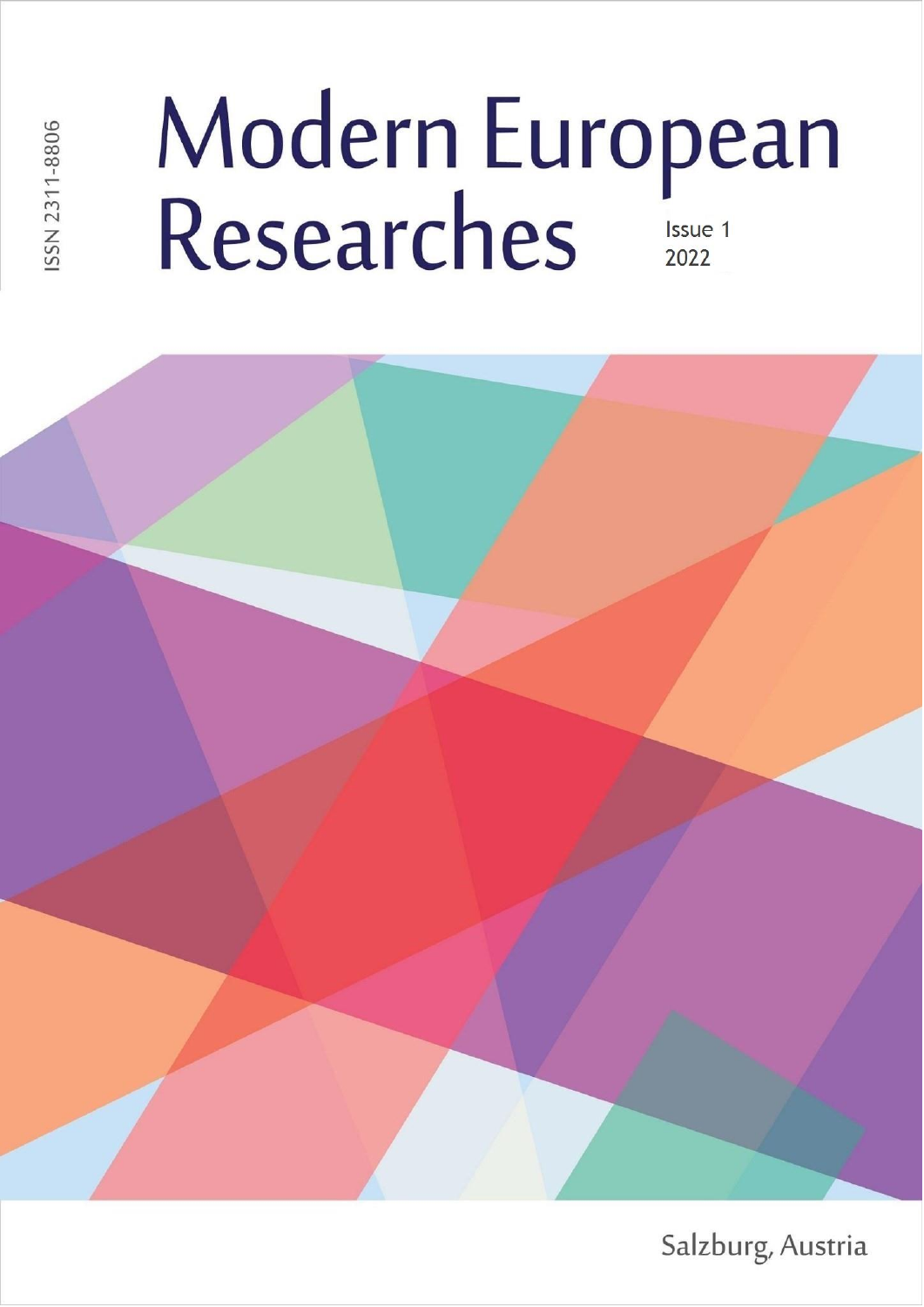#### **MODERN EUROPEAN RESEARCHES (2022) ISSUE 1, 31 P.**

**Modern European Researches Journal** is the peer review journal, which reflects the most outgoing scientific investigations in such fields of knowledge, as pedagogy, education and training, comprehensive study of human, psychology, social problems of medicine and ecology; philosophy, sociology, political science, jurisprudence, economics; language and literature study, study of art, study of culture.

#### EDITORIAL BOARD

*Olga Bermant-Polyakova, PhD, Israel Tatyana Fedotova, PhD, Professor, Ukraine Alla Gabidullina, PhD, Professor, Ukraine Pavel Gorev, PhD, Associate Professor, Russia Mariya Greb, PhD, Associate Professor, Ukraine Natalya Korableva, PhD, Associate Professor, Ukraine Nikolay Kotryahov, PhD, Professor, Russia Kanat Lakbaev, PhD, Associate Professor, Kazakhstan Galina Nekrasova, PhD, Professor, Russia Aleksander Nosov, PhD, Professor, Russia Gennadiy Senkevich, PhD, Associate Professor, Ukraine Samvel Sukiasyan, PhD, Professor, Armenia Eugene Vechtomov, PhD, Professor, Russia Elena Visotskaya, PhD, Professor, Ukraine*

EDITORIAL ADDRESS

*PUBLISHER@DOAJ.NET*

**ISSN2311-8806** Authors are responsible for accuracy of the information, contained in the articles. Editorial opinion can differ from opinion of authors. If reprinted, the reference to the journal is required. © All Rights Reserved

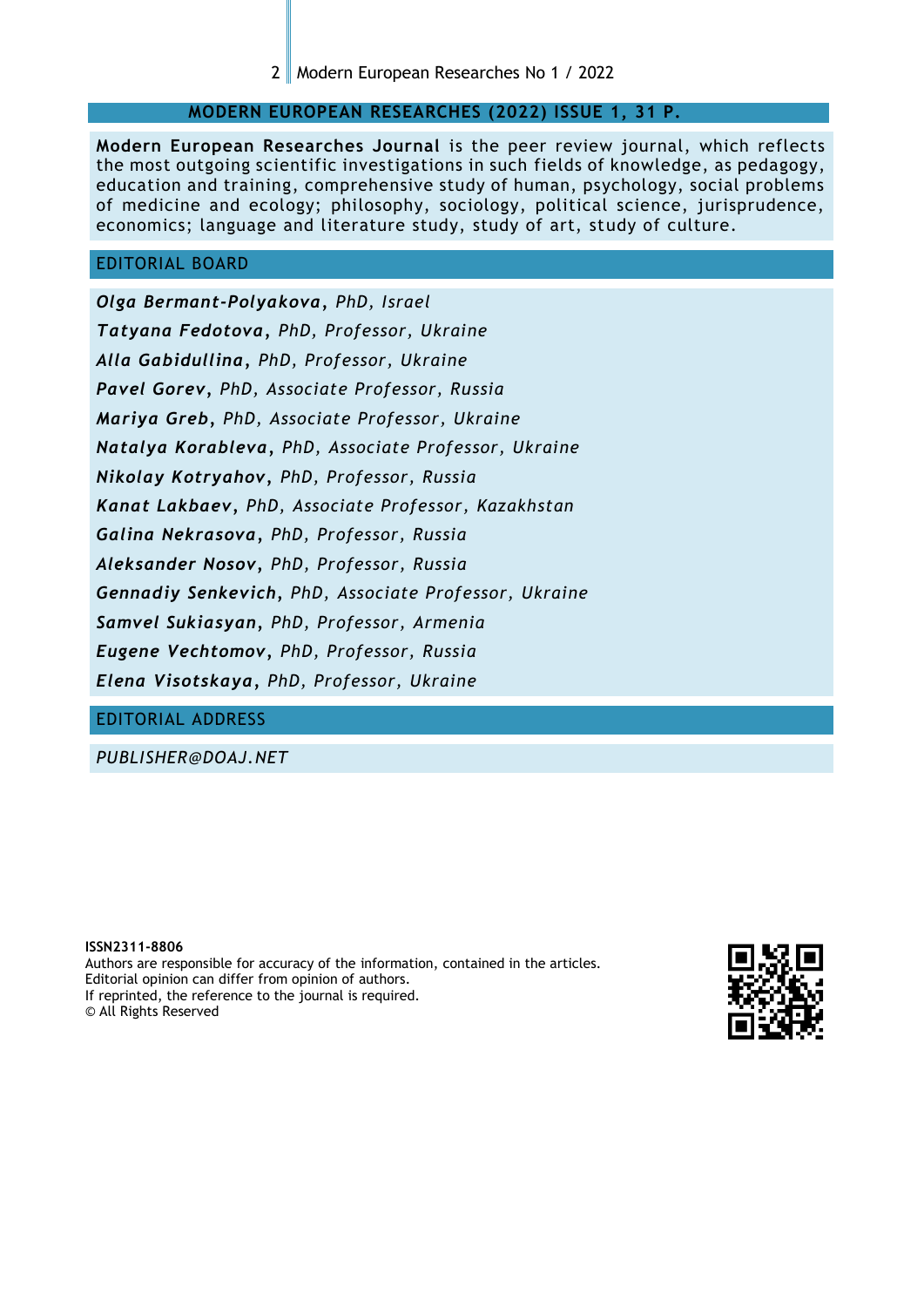# **CONTENTS**

ANGLICISMS IN THE RUSSIAN LANGUAGE Elena V. Vasilyeva, Yuvelina B. Abramovich 4-9

EVALUATING THE MAIN CONCEPTS OF WORLDVIEWS

Elena V. Vasilyeva, Sofia V. Matvienko

10-14

ORNAMENTAL SYMBOL IN THE HANDICRAFT ETHNOCULTURE OF KABARDINO-BALKARIA Nailya V. Galimova

15-21

INTERETHNIC AND INTERFAITH RELATIONS IN MODERN REPUBLIC OF BASHKORTOSTAN Elvina A. Salikhova, Yuliya R. Mursalimova

22-30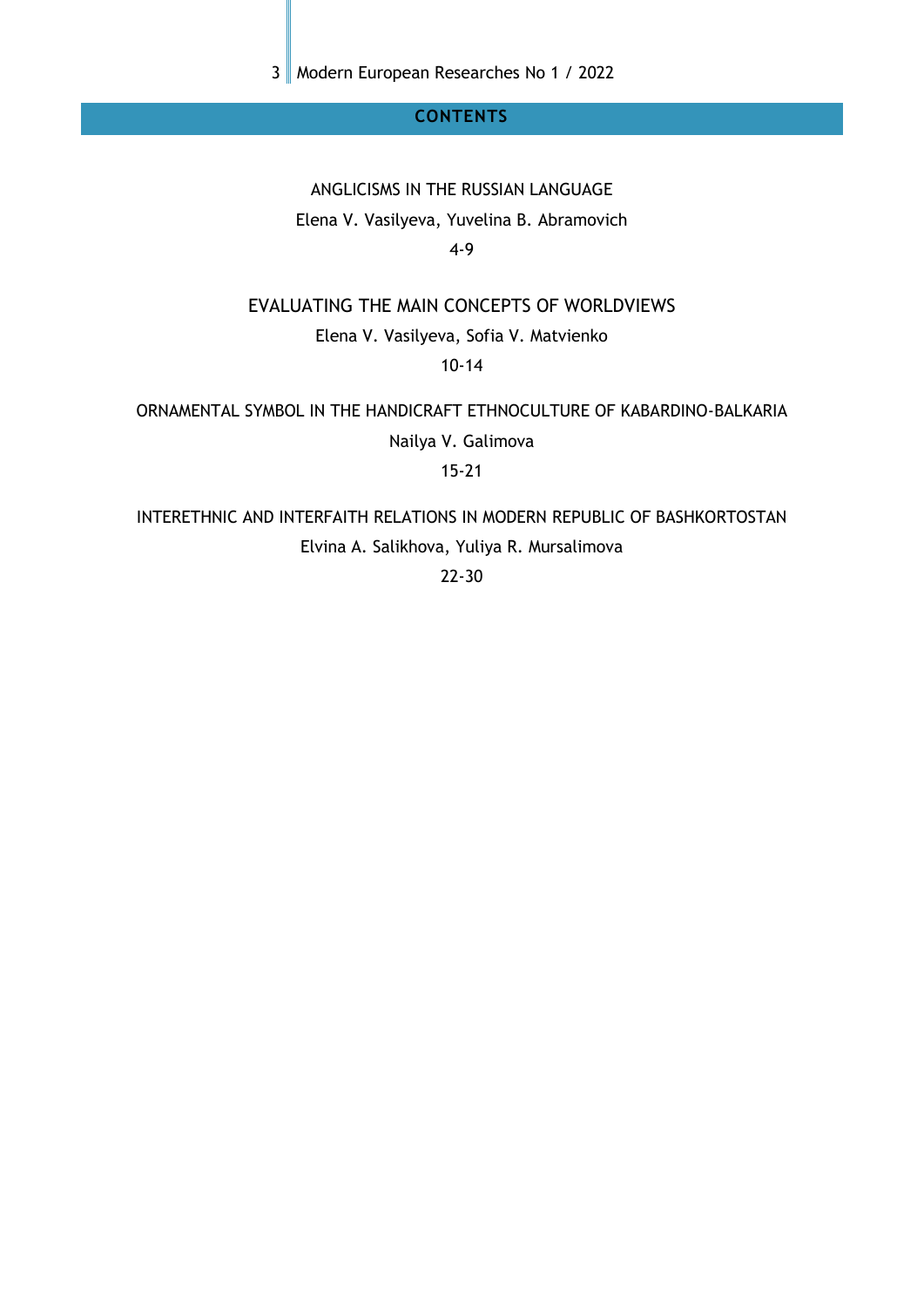# **ANGLICISMS IN THE RUSSIAN LANGUAGE**

Many political, economic, and cultural changes are underway in modern society. A lot of them are the result of globalization. Intercultural communication is actively developing all over the world, which can only affect people's everyday lives. Globalization concerns not only the scientific, economic, and cultural life of society, but the language of certain people as well. As these changes are largely the result of the discovery of Western culture, it is clear that many languages are going through the intensive borrowing process.

**Keywords**

the English language, borrowings, globalization, intercultural communication

#### **AUTHORS**

**Elena V. Vasilyeva,**

Lecturer the North-West Branch of the Russian State University of Justice, Saint Petersburg 5, Aleksandrovsky park, Saint Petersburg, 197046, Russia evasilyeva1@hotmail.com

# **Yuvelina B. Abramovich,**

Student the North-West Branch of the Russian State University of Justice, Saint Petersburg 5, Aleksandrovsky park, Saint Petersburg, 197046, Russia yuvelinaa@mail.ru

> *Language is not a genetic gift, it is a social gift. Learning a new language is becoming a member of the club – the community of speakers of that language*

> > *Frank Smith*

#### **1. Introduction**

Language, as a human society, changes in time. Borrowing is considered as a language unit that changes from the language of the donor to the language of the recipient because of the economic, political, and cultural ties of peoples, it is assimilated to perceptive language (formalized according to the rules and means) and is stored in dictionaries (sports, internet, notation, etc.)

At present, the researchers note the intensification of worldwide internationalization, the consequence of which is linguistic contact. Modern linguistic contacts take place at a high level of intensity. This is facilitated by international educational exchanges, radio, TV, and international political relationships. The cooperation and interaction of representatives of different cultures lead to the penetration of new words in the vocabulary by borrowing them from other languages. It is the lexical system, which is more receptive to foreign elements.

Because of the contact with another language and therefore the influence that languages have on each other, new foreign language elements are constantly adopted. Furthermore, familiarity with foreign samples leads to the creation of additional forms by individual languages and users. Russian is one of the languages, which has been most often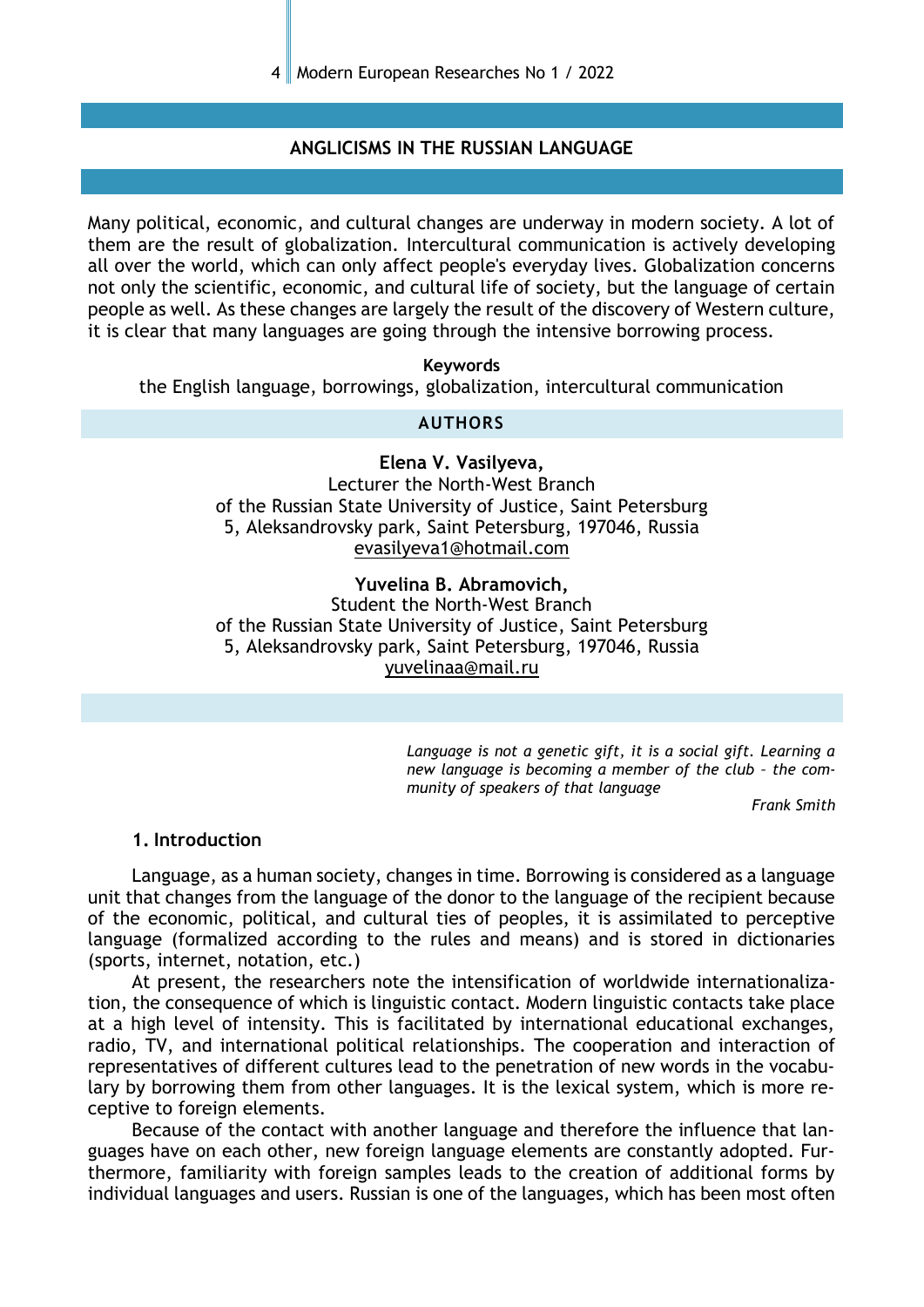influenced, by foreign languages (French, German, Dutch, etc.) throughout its history. At present, English has a strong influence on the Russian language. Throughout its history, the Russian language has adapted several foreign elements to the languages of donors.

The issue of borrowing in the Russian language, particularly Anglicisms, is considered in numerous national studies. However, the lexical level of the Russian language is open to innovations, including borrowings, so that constant follow-up and analysis of these linguistic phenomena is necessary.

# **2. Discussion**

At present, there is no doubt about the significant influence of English on the Russian language. However, the place of anglophone growth in Russian culture is being debated.

The term "Anglicism" is most commonly used as a general designation for borrowing in an English-speaking area of British-English or American-English[1].

Anglicism is a sort of borrowed word; the language of the addressee borrows the word itself (concept), one of its meanings, phrases. Anglicism is a word borrowed "from the English language or translated from it or formed out of its pattern [1]."

Anglicisms (Anglo-Americanisms) – "words, expressions borrowed from the English language, or a turn of discourse built upon a characteristic pattern of the English language [2]."

The dictionary of S.I. Ozhegov defines "Anglicism" in the following way:

"ANGLICISM, -a, M. A word or turn of language in a language borrowed from the English language or modeled after an English word or phrase [3]."

Thus, the term "Anglicism" is most often used as a general term for borrowing for an anglophone region, i.e. British English or American French.

Diverse political, economic, and cultural changes are occurring in modern society. Many of them have to do with globalization. Intercultural communication is actively developing around the world, which can only affect the daily lives of individuals. Globalization applies not only to the scientific, economic, and cultural life of society but also to the language of a certain person. As these changes are largely the result of the discovery of Western culture, it is clear that many languages are going through an intensive borrowing process.

English has now become an international language, its influence on other languages is clear.

Russian Anglicisms are needed firstly to name objects and phenomena that have appeared recently: writer, patchwork, remake, supply, etc. Some of these words may have Russian equivalents. For instance, the word "handler" is replaced without losing semantics by the original Russian word "handler". But such replacements are not always possible.

Anglicisms in Russian are used to name objects and phenomena of some kinds of human activities (usually professional): Diving, Fitness, Snowblade (Sport); Offshore, Immersion, Ranking (Business, Economics), Website, File (Information Technology and Computer Science). Less frequently, English borrowings are used in the sphere of the house (toaster, shaker, rotisserie).

The emergence of Anglicisms is mainly due to the fashion of language; Anglicism sounds more prestigious and expressive: hit, single, poster, promoter; supplier, real estate agent, security, peeling, lifting.

Therefore, the main reasons for the appearance of borrowing in modern Russian are as follows:

1) the semantic ability of a foreign lexical unit allows to record vocal resources (this is particularly characteristic of conversational style). Curling is a team sport for moving a granite projectile on ice on a given target; a blog is a thematic page on the Internet in the form of a magazine or diary.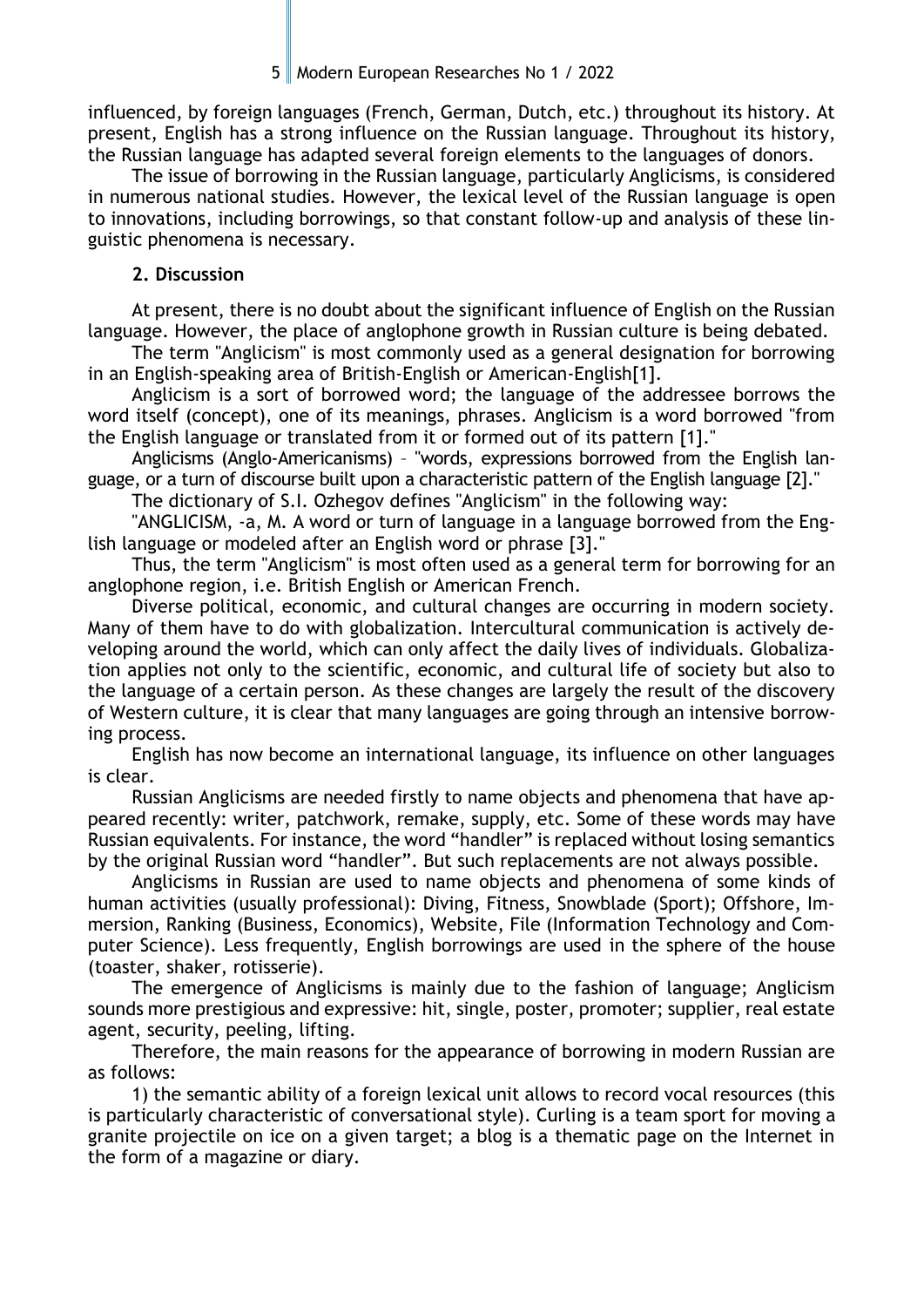2) the language mode for foreign language units, that, as a rule, have not yet entered the codified literary language, most often these borrowings are slander: cache, user, google, selfie, etc.

Anglicisms in the late twentieth century began to penetrate the Russian language so quickly that many linguists began to speak English as a donating language. F.P. Filin writes: "There is nothing wrong with the words "computer", "liner" or "bit" and "byte"; they are appropriate in Russian."

Anglicisms penetrate all functional styles of literary language, as well as into national forms of language. For example, since the era of "perestroika" (the period of formation of the market relations), many foreign words have penetrated, many of which were either inappropriate or not understandable (attaining, listing, holding (media holding), etc.). However, later foreign words appeared which were required to describe the new realities of Russia: businessperson, presentation, resume, follow-up, marketing. However, many borrowed units have droplets in Russian (manager-managed, top manager-managed, Troc - exchange, casting tests), which shows the inexpedience of their borrowings.

If we analyze the English borrowings in Russian, they appear mainly in fields like the economy and management, education, and culture. As well, they form derivatives, e.g.:

sport (sport) > sports;

alternative > no alternative;

experiment > experimental;

lobby > lobbying.

Russian-borrowed English words adapt well to the Russian phonological system. One of the most notable adaptations is the stress shift in words such as

Marketing – to market;

monitoring – to monitor;

Anglicisms are also used in speech to give stylistic colours to the expressions in order to produce an emotional impact:

a new bestseller instead of a "new book";

Russian show with an English accent instead of "presenting" .

Therefore, Anglicisms are successfully adapted to the Russian language and their number keeps increasing.

According to the borrowing method, foreign language words are subdivided into:

direct - foreign language words that pass "from one language to another, following the interaction of two peoples through spoken or written word" [1];

Indirect - foreign words borrowed from other languages.

According to the degree of assimilation, researchers differentiate between the following types of English borrowings:

Russian words are totally assimilated borrowings which correspond to all morphological, phonetic and orthographic standards of the Russian language and are perceived by the speakers as Russian words, and not foreign. Like culture, operator, information; partially assimilated borrowings, which remained foreign in spelling, pronunciation, or grammatical forms, for example, CD-ROM. Unassigned borrowings are borrowings that denote concepts related to other countries and have no equivalent in the Russian language. For example, Spanish: Quenya, real (track), English: iPhone, MacBook [2].

In modern linguistics, there are numerous classifications that cover different principles and depend on the origin of foreign language borrowings.

Native speakers frequently use Anglicisms in the linguistic flow. This is due to both objective reasons, as well as the linguistic taste, fashion and choice of the speaker's personal language. In this respect, Anglicisms can be justified and unjustifiable.

Justified Anglicisms serve to name concepts/objects/phenomena which did not previously exist in the language: mix, cocktail, hip-hop, roaming, diving [1].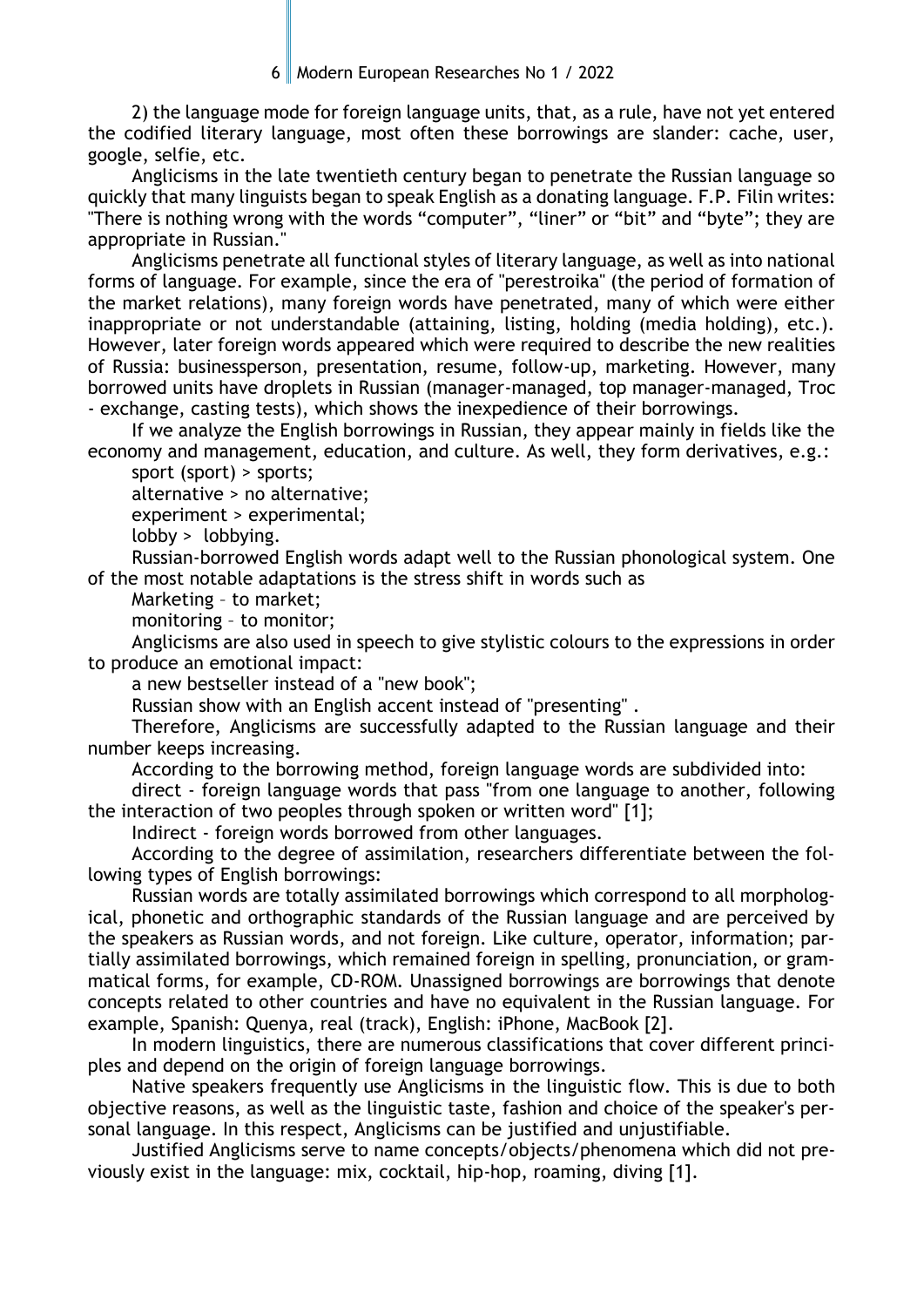Unjustified Anglicisms are synonyms of the Russian-speaking world, and this native word means a concept that already exists in the language. Unjustified Anglicisms are a double of the original word: jeep - SUVs, vacation - holidays, fake - deception.

Active borrowing from English is noted in corporative terminology. It is due to the prestige of Anglicism (regarding the native): presentation (instead of "show"), exclusive (instead of "unique "), information (instead of "message"), etc.

Borrowings are widespread in scientific work as a result of globalization, scientific discoveries from a certain country become available and are studied in other states. Anglicisms are both completely assimilated (essay, company culture, remark, ignorance, monopoly, etc.) and partially (infrastructure, corridor, correlation, competence, master class, superpower (tracing paper of the English "superstate"). Sometimes foreign lexical units are used in scientific research without altering their graphical aspect: on-line, expertise. The reason for this is the lack of such units in the Russian language.

Anglicisms are very high-profile. They describe a range of human activities (work, culture, day-to-day):

1) Anglicisms name one individual for each occupation: manager, freelancer, blogger;

2) Anglicisms work in the media: action, horror, letting go, remake, simple;

3) Anglicisms are denouncing the objects and phenomena of the fashion industry (fashion industry): arc, brand, sweater, fashion.

It is possible to identify the characteristic slang units of web-based communication. However, they can also be found in media texts like, project, Google (Google), selfie, mainstream.

The results of the practical work were obtained from the analysis of questionnaires of pupils (13-17 years), in which they expressed their opinion on Anglicisms in the Russian language.

The following questions were addressed to the students:

1. Do you think the terms "to like", "alike", "to repost", "fake", "mainstream" are appropriate in your mother tongue?

2. How frequently would you use those words?

a) rarely;

b) once in a while;

c) often.

3. Name the source to which you hear these words most often: comp, fake, maserphaser, friend, ticket, etc.

a) from friends;

(b) through the Internet;

c) Magazines, TV, radio.

The responses for the first question can be found in Table 1:

#### **TABLE 1. THE RESULTS OF THE ANALYSIS OF STUDENTS' QUESTIONNAIRES ON THE USE OF UNJUSTIFIED ANGLICISMS IN SPEECH**

| <b>Answers</b> | Number of students |      |
|----------------|--------------------|------|
| sometimes      |                    | 5.4% |
| inappropriate  |                    | 18 % |
| appropriate    | 4U                 | 50 % |
| no answer      |                    | . ი  |

Thus, table 1 shows that 4 schoolchildren (5.4%) believe that sometimes unjustified Anglicisms are appropriately in speech (this is probably influenced by language fashion, however, these schoolchildren have an idea that such units are not always appropriately in speech). Slightly less (3-4 units) are regarded as inappropriate. 40 school children (50%)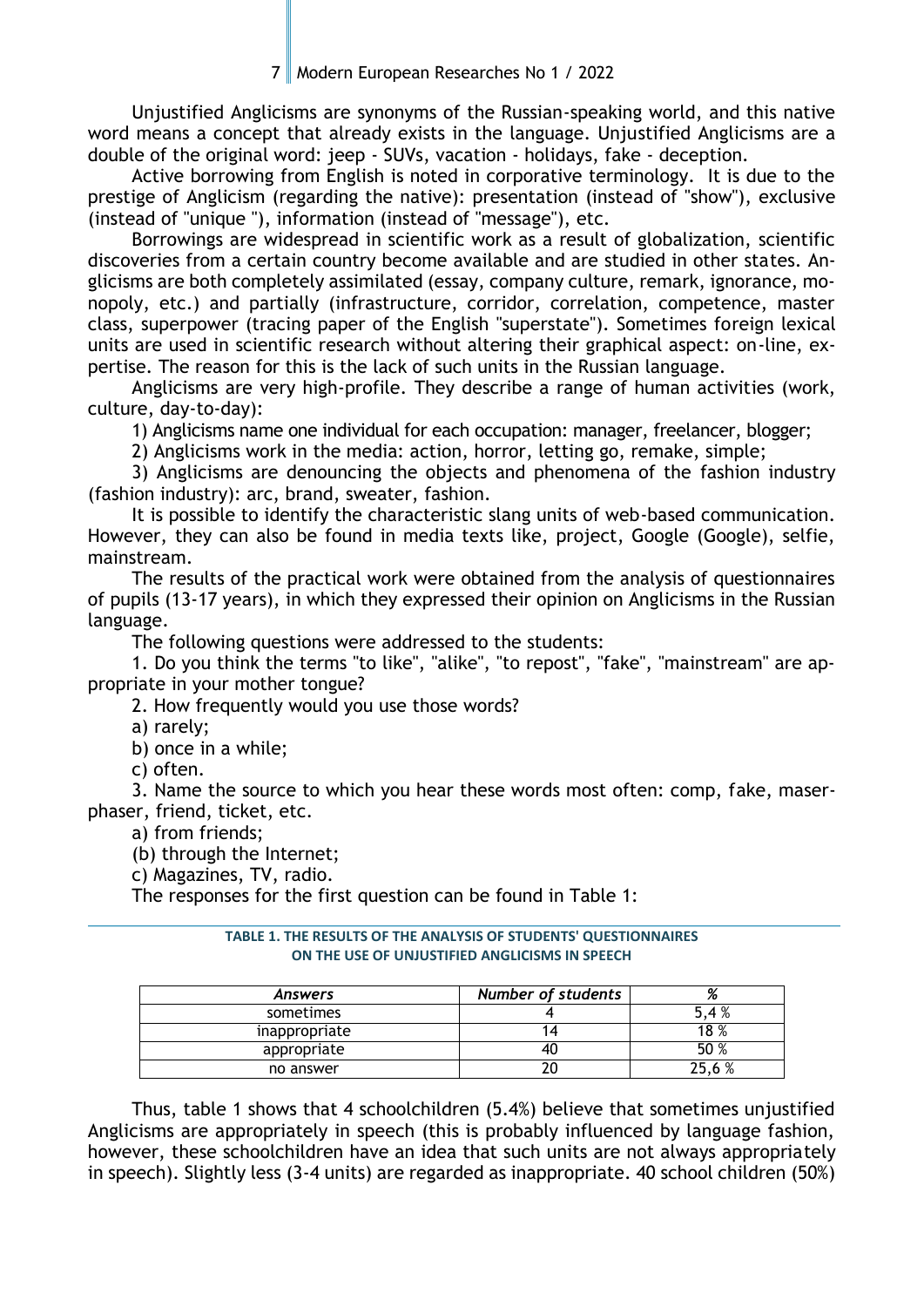consider these Anglicisms appropriate in speech ("so everybody says", "fashionable", "understandable"); 20 people (22.6%) did not reply, did not comment on the reason. These results show little knowledge of borrowing and its use in speech.

To the second question, students responded as follows:

#### **TABLE 2. THE RESULTS OF THE ANALYSIS OF STUDENTS' QUESTIONNAIRES TO IDENTIFY THE USE OF UN-JUSTIFIED ANGLICISMS IN THEIR OWN SPEECH**

| Answers           | <b>Number of students</b> |          |
|-------------------|---------------------------|----------|
| rare              |                           | $\alpha$ |
| from time to time |                           | $\Omega$ |
| often             | 4U                        |          |

The results of this analysis show the relation to the results of the responses to the first question of the questionnaire. Half of the surveyed schoolchildren use unjustified Anglicisms in speech (OK, WOW, happy end etc.) Roughly the same number responded that they use these units from time to time - 21 schoolchildren (32%). These units are rarely used by 13 respondents (17%), almost one-quarter of respondents.

The responses to the third question appear in Table 3.

#### **TABLE 3. THE RESULTS OF THE ANALYSIS OF STUDENT QUESTIONNAIRES TO IDENTIFY SOURCES OF INFOR-MATION ON NEW ANGLICISMS**

| <b>Answers</b> | <b>Number of students</b> |     |
|----------------|---------------------------|-----|
| Internet       |                           | 33% |
| friends        |                           | 3%  |
| media          |                           |     |

The survey results presented in Table 3 show that the majority of schoolchildren (65 persons, 83%) learn Anglicism through the Internet.

## **3. Conclusion**

The results of the survey show that pupils are familiar with a foreign language vocabulary, distinguishing it from that of origin. However, they have little knowledge about how, where and what Anglicisms to use in oral expression.

The results of the experimental work showed that pupils often use Anglicisms in their discourse, most of them referring to unjustified Anglicisms. Some respondents did not reply without commenting on that position. The positive attitude of schoolchildren towards borrowings and their frequent use in their speech is influenced by the language mode and the Internet.

A special place in the Russian lexical system is taken by borrowing from the English language, the so-called Anglicisms, the number of which is developing rapidly today. This process is going on today due to political and socio-economic factors.

The article outlines the following reasons for such "easy adaptation" of the English vocabulary: good knowledge of English, especially among young people, journalists, specialists in various fields. Easy access to electronic technology, in which English is often used; the role of mass media in the dissemination of linguistic innovations.

The greatest number of borrowings falls on new fields in which the Russian system of terms or names has not yet developed, among which the following can be distinguished: companies; new employment sectors; modern technologies; beauty and fashion industries; food; sports; advertising and commercialization.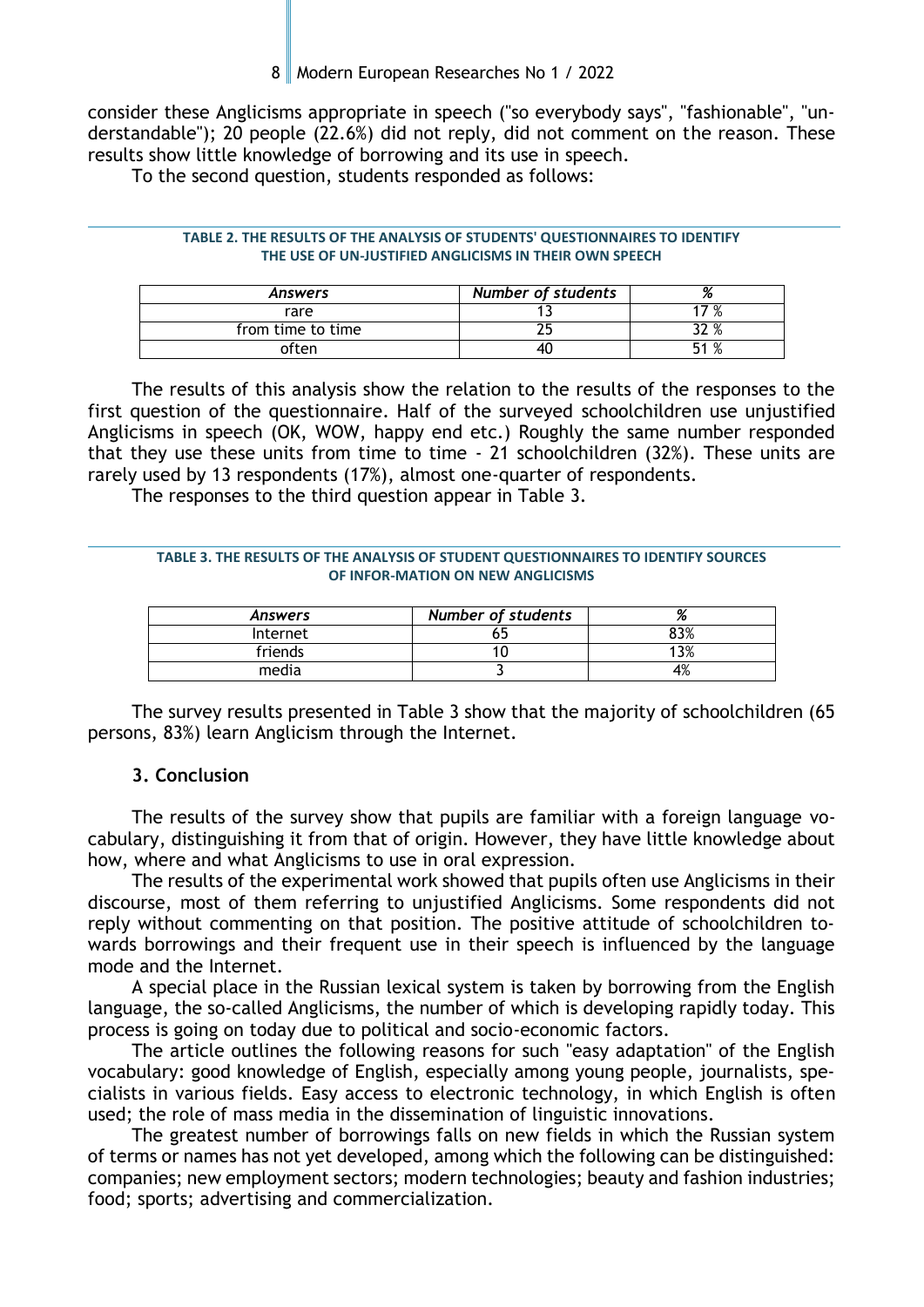The following functions of Anglicisms in the modern discourse of native speakers of the Russian language are defined: getting attention; naming means; compression; language mode.

Anglicisms can now be considered to be one of the functional styles of the Russian language.

#### **REFERENCES**

- Alieva V.N. Borrowed economic terms in the lexical system of the modern Russian language / V.N. Alieva // Scientific Notes of V. I. Vernadsky National University. Philology. Social communications. - 2010. - T. 23 (62). – № 3. – p. 191-195.
- Breiter M.A. Anglicisms in the Russian language: history and prospects. M.: Dialog MSU, 1997. p. 156.
- Dyakov A.I. Anglicisms: borrowing or word formation / A.I. Dyakov / Philological Sciences. Questions of theory and practice. - Tambov: Diploma, 2012. – № 5 (16). – p. 72-76.
- Krysin L.P. Notes on foreign words // Russian speech. 2000. No. 6. p. 38-40.
- Ozhegov S.I., Shvedova N.Y. Explanatory dictionary of the Russian language. -3rd ed. Moscow: Veche, 2003. – p. 908

https://cyberleninka.ru/

<http://web.snauka.ru/>

- Dyakov A.I. The reasons for the intensive borrowing of Anglicisms in the modern Russian language [electronic resource] http://philology.ru/linguistics2/dyakov-03.htm
- Dyakov A.I. Dictionary of English borrowings of the Russian language. [electronic resource] http://anglicismdictionary.ru/
- Ozhegov S.I. Explanatory dictionary [electronic resource] http://slovarozhegova.ru
- Sharafadina K.I., Zelikina N.S., Evdokimova L.A., Sukhotina, I.A., Kolesnikova E.I. "Language and style of mass media" [electronic resource] http://www.gup.ru/events/news/smi/jaz\_style.pdf
- Lizenko I.I., Abakumov N.N. Stylistic factor of Anglicisms in modern Russian speech. / Actual problems of science and education. Series "Humanities", 2009.
- Breiter, M.A., Anglicisms in the Russian language: history and prospects: A manual for foreigners, students, teachers, 1997.
- Vaulina, E. Yu., Sklyarevskaya G. N. Let's say it right! The latest and the most common borrowings in the modern Russian language.- M., 2004.
- Hojageldiyev B. D, shurupova O. S. Illustrated dictionary of English borrowings in the Russian language in recent years. //Flint, 2016.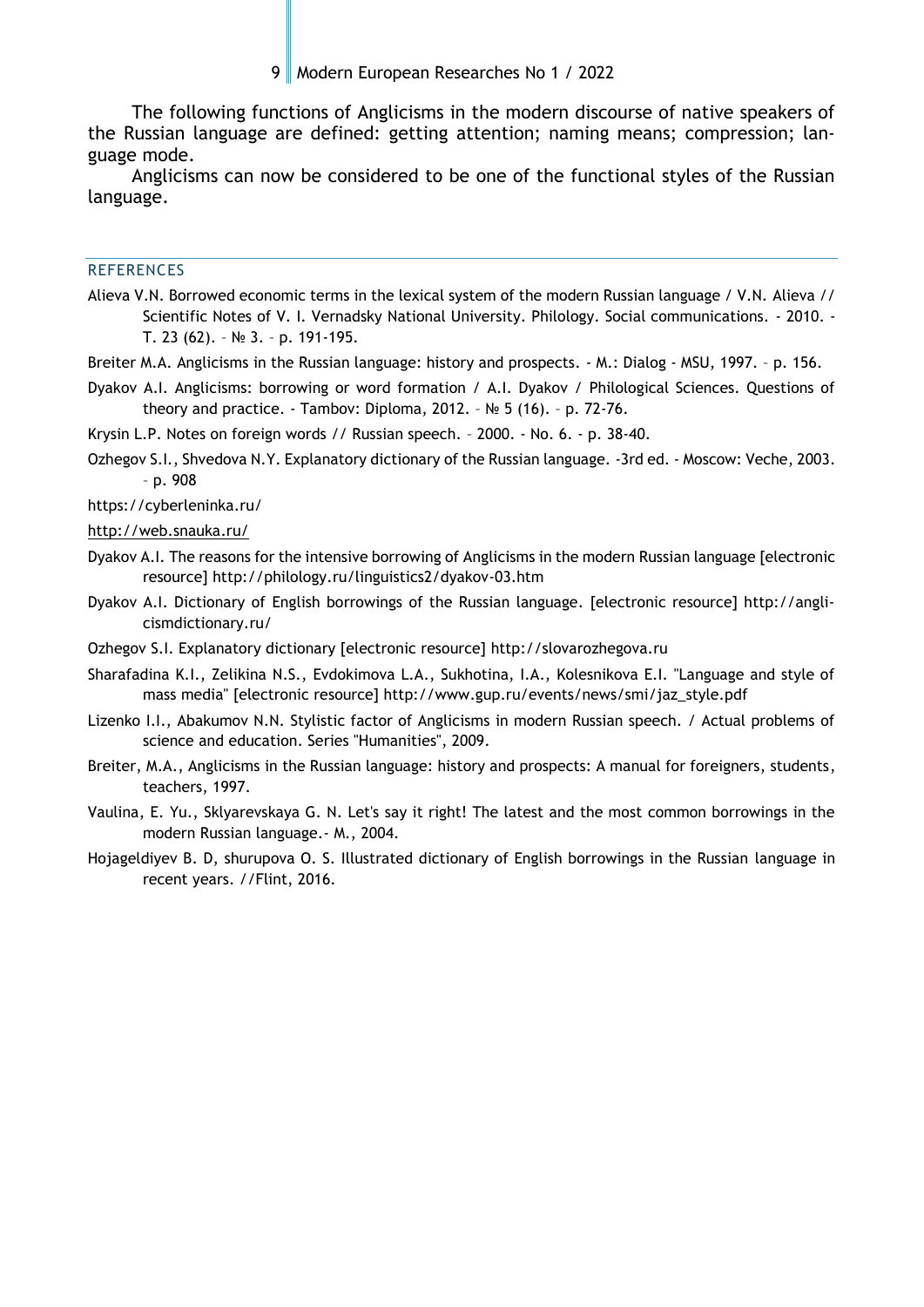# **EVALUATING THE MAIN CONCEPTS OF WORLDVIEWS**

The relevance of the problem under study is due to the existence of different worldviews in the modern world. The purpose of the article is to examine the various sets of minds of cultures. The leading approach to the study of this problem is multicultural. The article deals with the main problems of theology and atheism in today's world. The authors make a special scientific perspective on the positioning of the multicultural basis of ideology in different cultures. Much attention is paid to considering the Biblical worldview. The materials of the article can be useful in the general process for acquainting with differences in the cultures' sense of the world.

**Keywords**

a worldview, faith, atheism, customs and traditions, theology

# **AUTHORS**

**Elena V. Vasilyeva,** Lecturer the North-West Branch of the Russian State University of Justice, Saint Petersburg 5, Aleksandrovsky park, Saint Petersburg, 197046, Russia evasilyeva1@hotmail.com

**Sofia V. Matvienko,** Senior lecturer the North-West Branch of the Russian State University of Justice, Saint Petersburg 5, Aleksandrovsky park, Saint Petersburg, 197046, Russia yuvelinaa@mail.ru

> *«The results that we produce in our lives are unlikely to be greater than the quality of our minds and our thoughts». Dele Ola*

# **1. Introduction**

Theories are ideas with lacks of proof; faith is a belief in something or somebody because we know and feel that it is right.

"They replied, 'Believe in the Lord Jesus, and you will be saved—you and your household'" (Acts 16:31, New International Version). This act is evidence that God is alive, and that He lives in those who choose to accept him as Lord and Savior. Phillips, Brown, and Stonestreet (2008) wrote in the book, Making Sense of Your World, A Biblical Worldview, "Our birth is the beginning of our personal history, but through God's will and power all people continue eternally" (p.43), and "Our abilities to seek that which is true, good, and beautiful are profound indicators of God's imprint in the soul of each person" (p.43).

In my worldview every human being is a single cell in the body of God .

"For by the grace given me I say to every one of you: Do not think of yourself more highly than you ought, but rather think of yourself with sober judgment, in accordance with the faith God has distributed to each of you. 4 For just as each of us has one body with many members, and these members do not all have the same function, 5 so in Christ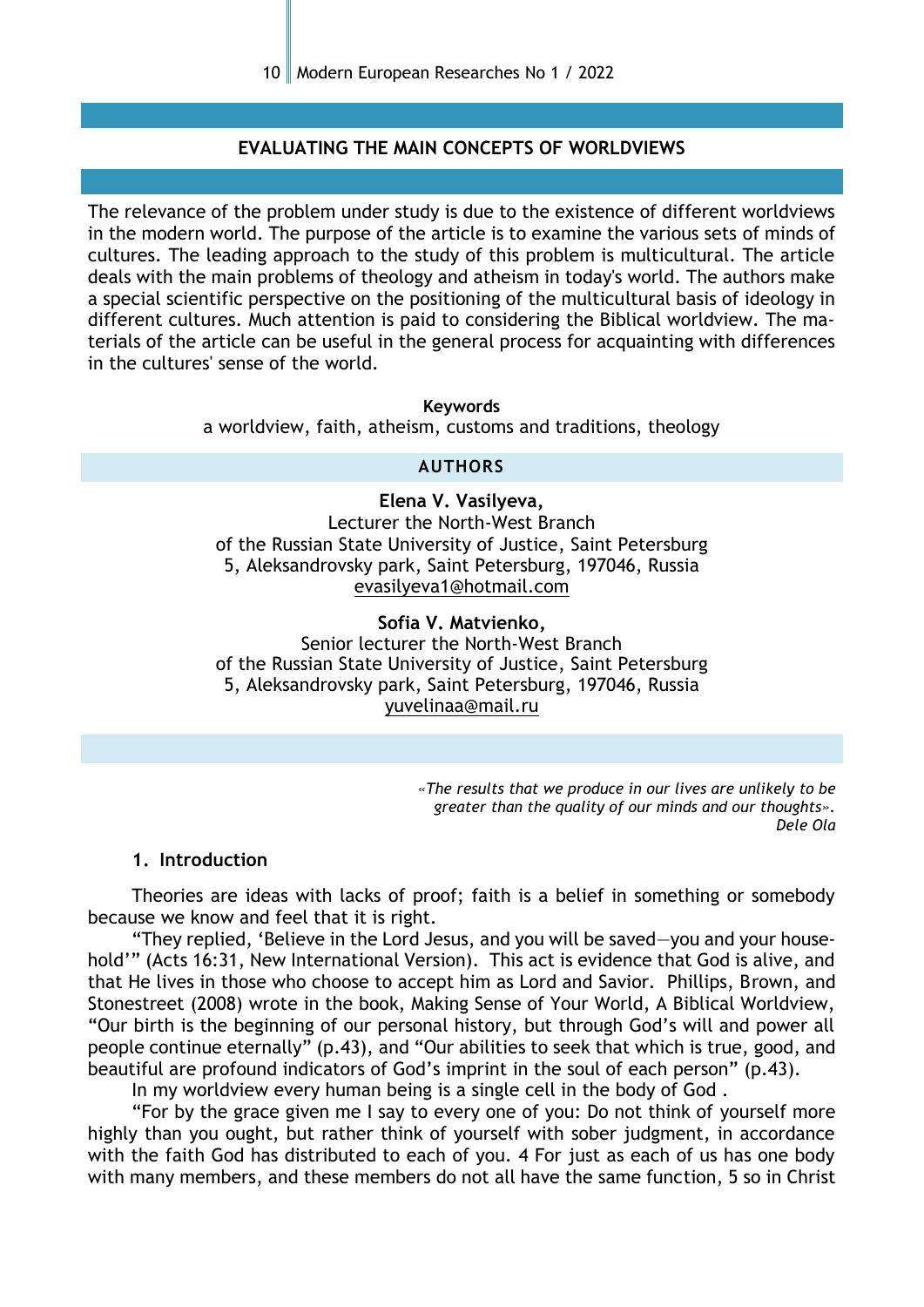we, though many, form one body, and each member belongs to all the others".( New International Version (NIV))

God is everything. When a person loves God and listen to His will, the will of the body in which he lives and performs the functions, then God helps and gives vitality force. If a person denies the existence of God he can even get sick; because, the denial of the existence of God destroys the body. Jesus Christ taught to believe in God and love God with all heart. Only faith in God, love to God, ability to listen to His will are the sources of the real life-breath. I believe in God, believe God, and try to listen to His will.

# **2. Discussion**

Arthur Holmes (1983) states in the book, Contours of a Worldview, that "the need for a worldview is fourfold: 'the need to unity thought and life; the need to define the good life and find hope and meaning in life; the need to guide thought; the need to guide action'" (p.5). To begin evaluation of worldviews, we have to set up the basic assumptions for every worldview. In the book, Making Sense of Your, A Biblical Worldview, we are reminded that "Theism begins with the assumption that God exist s" (p.39), and "Naturalism projects the view that ultimate reality is material. The physical universe is all there is. There is nothing beyond or separate from that which we can see, touch, and measure" (p.24). For evaluating the worldviews, there are four tests that we have to use: the test of reason, the test of the outer world, the test of the inner world, and the test of the real world. Phillips, Brown, & Stonestreet (2008) claim in the book, Making Sense of Your World: A Biblical Worldview, that "the test of reason evaluates the reasonableness of a worldview" (p.63), "the test of the outer world evaluates the evidence for a particular worldview" (p.64), "the test of the inner world is certainly the most subjective" (p.66), and "the test of the real world evaluates what a worldview looks like in its application" (p.66).

A worldview is the system of views, concepts, and ideas about the surrounding world. A worldview, in wide sense of the word, includes totality all views of a person about the surrounding world: philosophical, social and political, ethic, aesthetic...

After having put the worldviews to the four tests, we will get complete knowledge about every of them.

Cinema in the modern world is one of the newest and most popular mass arts. Its influence on people, including youth, is notable, as they have not yet fully formed their own vision of the world. The theme of the complex impact of cinema on the internal world of an individual is now very pertinent.

Steven Spielberg's movie "Terminal" shows a man in a very difficult position. But despite the difficulties, the main character finds the strength to deal with an unexpected and insoluble situation, thanks to his faith and his firm vision of the world.

Victor Novorski arrives in the New York airport from the fictional country Krakozhia to fulfill his father's dream. His father was collecting autographs of jazz musicians, but one autograph for the collection had been missed. After his father's death, Victor Novorski decides to finish the father's collection. While he is flying in an airplane, in his country a coup takes place, and as a state, his country no longer exists. The passport of the nonexistent Krakozhia is invalid and, as a result, he has been denied the US visa as well as permission to return to his country. Due to the circumstances, the main character has to live at the terminal, without knowing the language and having no money, until the situation in his country changes. He lives there for several months, and the airport chief security Frank Dixon opposes him in every way. During the time that Victor Novorski is living at the terminal, he makes friends, learns the language, falls in love with flight attendant Amelia Warren, and even makes money.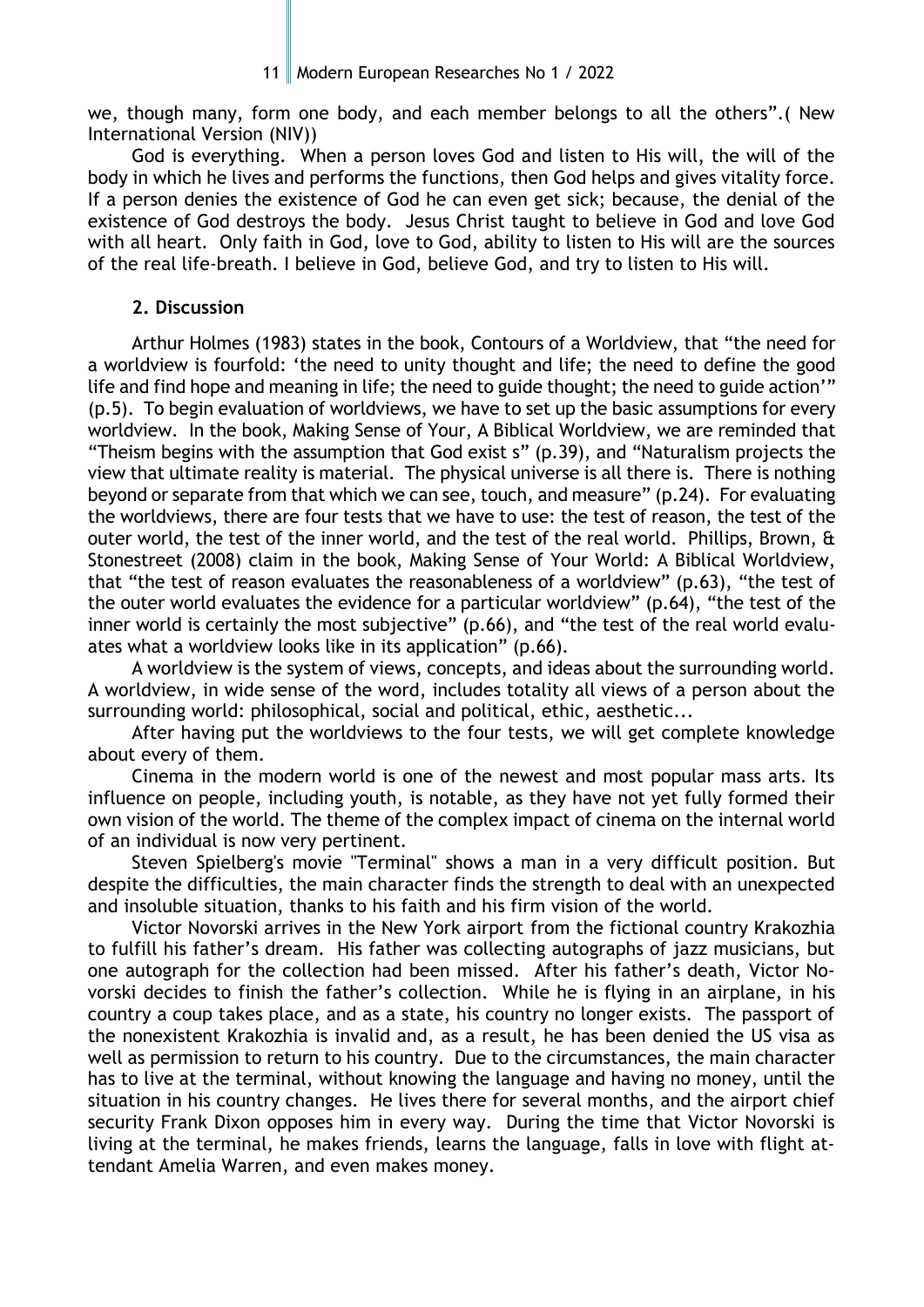Victor Novorski is a very kind, friendly, decent and naive man. Having lost coupons for food, he eats some crackers with mustard and ketchup. He has a chance to escape from the Terminal but he does not break the law and says that he wants to wait until it is going to be allowed legally. Victor Novorski shows a real kindness when he helps a Bulgarian to take out the medicine for his father from the US.

In the film, the main character is faced with a very difficult choice: to fulfill his father's dream but hurt his friends, or save the jobs and well-being of his friends but not to make the promise given to his father. He chooses the latter. All his good qualities that he shows throughout the film eventually help him get real friends, and reach the place to fulfill the promise. I think that the main character holds a biblical worldview. He does not give up, and he does not blame anybody having met evil face-to-face and the complicated circumstances with his country and his passport. In the book, Making Sense of Your World: A Biblical Worldview, we are reminded that "Therefore, victims of evil should simply do their best to manage their pain (most would add: with God's help) and not probe too deeply into mysteries that are not their ultimate concern" (Phillips, Brown, and Stonestreet, 2008, p.156). Victor Novorski does what he can to help himself and others while waiting for the clarifying of his case; he simply trusts his life with God and waits. There is a clear proclamation in the Bible: "Trust in the Lord with all your heart; don't rely on your own intelligence. Know him in all your paths, and he will keep your ways straight" (Proverbs 3:5-6, Common English Bible).

The flight attendant Amelia Warren is a beautiful young woman that holds a postmodernist worldview. She has no objective knowledge about her life and the reality; she just has decided that one day her phone will ring and she will get what she wants to have. It is very clear from her dialogue with the main character:

"You can switch off pager."

"I wish I could. I've been waiting for a phone call for seven years. I know it's coming, Viktor. That's why I can't break it off. That's why I live out of hotels and have my little suitcase packed, ready to go, just in case he wants to meet me for the weekend. Yeah. I've been waiting my whole life," says Amelia Warren.

Phillips et.al (2008) wrote, "For the postmodern, there is nothing but interpretation" (p.86), and "Richard Rorty states 'We must decry the notion of having a view while avoiding having a view about having views…'" (p.86).

The airport chief security Frank Dixon is an excellent employee, a true professional, a sly and slippery careerist to whom getting rid of Victor Novorski is a big problem. He finds Victor Novorski a bureaucratic error, a problem that he cannot control. Written rules prevent Frank Dixon from making a single step aside from what it prescribes for his position and help Victor Novorski with humaneness. I think such an attitude to a person shows an atheistic worldview. We can see it from the monologue:

"In my line of work, there are three things that matter. The person, the document and the story. Find the truth of one and you find the truth of all three," says Frank Dixon.

And the dialogue:

"It doesn't look good, Frank."

"I was just following the rules."

Phillips et.al (2008) wrote, "Science has the aura of objectivity and progress, which generates confidence" (p.67), and about atheism, "it fails to offer any moral guidelines either for the individual or for society" (p.72).

The short story "The Story of an Hour" (1894) by Kate Chopin is a masterpiece of a small prose of the author; it tells of difficult mechanisms of self-knowledge. The story begins with Mrs. Mallard, the main character of the story, learning about death of her husband in a railroad disaster. However, the strange feeling which she cannot understand follows the first reaction of a genuine grief. Unexpectedly, in her soul, the feeling of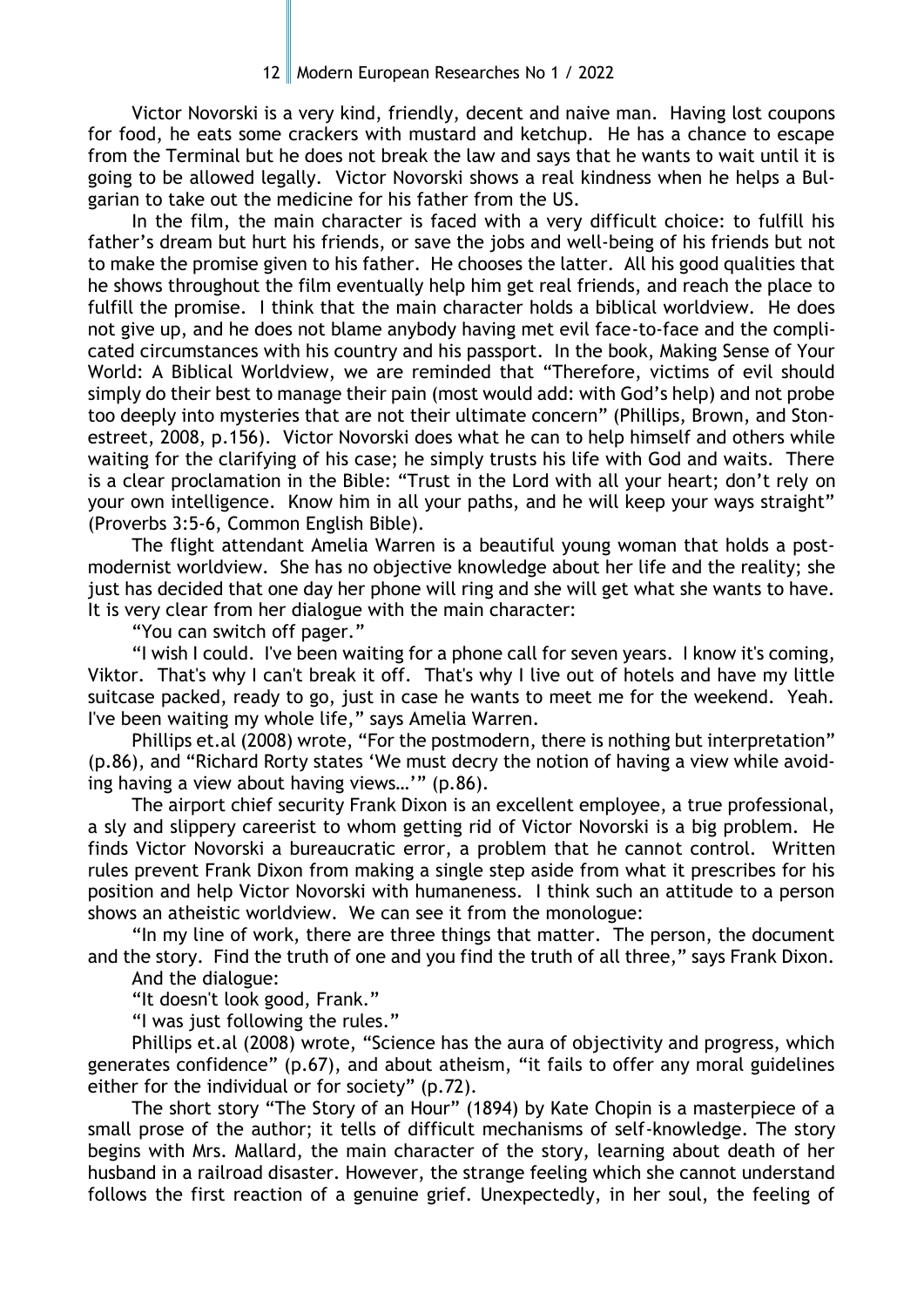pleasure and happiness with anticipation in her life, free from someone's dictatorship, is being born. She says, "Free! Body and soul free!" (p.281, 16) An hour later, her husband, who as it appeared had been far from a crash place, comes back to their home. Mrs. Mallard dies, as the doctors state "of heart disease – of joy that kills" (p.282, 23). The last words in a similar context sound especially ambiguous. The composite opposition of images, the landscape sketch, the logic of art details, the comparisons, and the epithets – everything is subordinated to one general assignment of expression - the main thought of the author. The attitude of the writer is merged together a desire to approve and poeticize the aspiration of a woman to achieve spiritual independence while also pointing out an ironical awareness of the initial hopelessness of that attempt.

Kate Chopin is considered to be one of the first feminist writers; the heroines of her stories are women who are looking for disposals of the men's power. Consistent with the main idea of the story, the author considers a marriage without love like a jail for the woman. The emphasis of the story is made on the monstrous happiness - happiness of freedom - that can kill the ill heart in a moment of a hectic glee. Happiness is a state of a higher life satisfaction that is usually accompanied by joy, pleasure, and satisfaction. Superficially, this condition usually appears with smiles, laughter, and shiny eyes. The author describes that feeling of the main character in such a way:

"There was something coming to her and she was waiting for it, fearfully. What was it? She did not know; it was too subtle and elusive to name. But she felt it, creeping out of the sky, reaching toward her through the sounds, the scents, the color that filled the air". (p.281, 9)

Mrs. Mallard says over and over, "Free, free, free!" (p.281, 11). Kate Chopin continues to portray the feeling of happiness of the main character, "She did not stop to ask if it were not a monstrous joy that held her. A clear and exalted perception enabled her to dismiss the suggestion as trivial" (p.281, 12). Also the feeling of unknown happiness a reader can gain by stressing his attention on nonverbal gestures of the main character, "Now her bosom rose and fell tumultuously" (p.281, 10), "But she saw beyond that bitter moment a long procession of years to come that would belong to her absolutely" (p.281, 13).

The reason for happiness in this story is a loss of the beloved one. In spite of a steady definition of happiness, the source of it in "The Story of an Hour" is a negatively evaluated view of the emotions and event. However, the main character realizes that she will barely restrain her tears at the sight of the body of her husband, who it turns out loved her, but in her view the most valuable thing is the following years that will belong only to her, "She knew that she would weep again when she saw the kind, tender hands folded in death; the face that had never looked save with love upon her, fixed and gray and dead. But she saw beyond that bitter moment a long procession of years to come that would belong to her absolutely. And she opened and spread her arms out to them in welcome" (p.281, 13).

The feeling of happiness in this story is accompanied by the total absence of compassion to the person who will never impose his will any more. There is a dynamic progress of the controversial appearance of the happiness of full freedom: it is subtle and elusive at first, then it accelerates pulse and energy, and it is able to kill at last. The author applies indirectly to image the emotions of the main character by eschewing direct connotations and providing Mrs. Mallard with an opportunity to express her emotions in which she confesses to dislike for her husband. She also considers that feeling of being less valuable in comparison with a feeling of possession the new rights in her life.

The culmination of the story is the sudden return of Brently Mallard, who had been far away from the place of the accident. In general, there is an ironic tone in the story associated with compassion, with cautious optimism, emotional or uneasy triumph. Obviously, the author does not obviate the responsibility from Mr. Mallard, because his spouse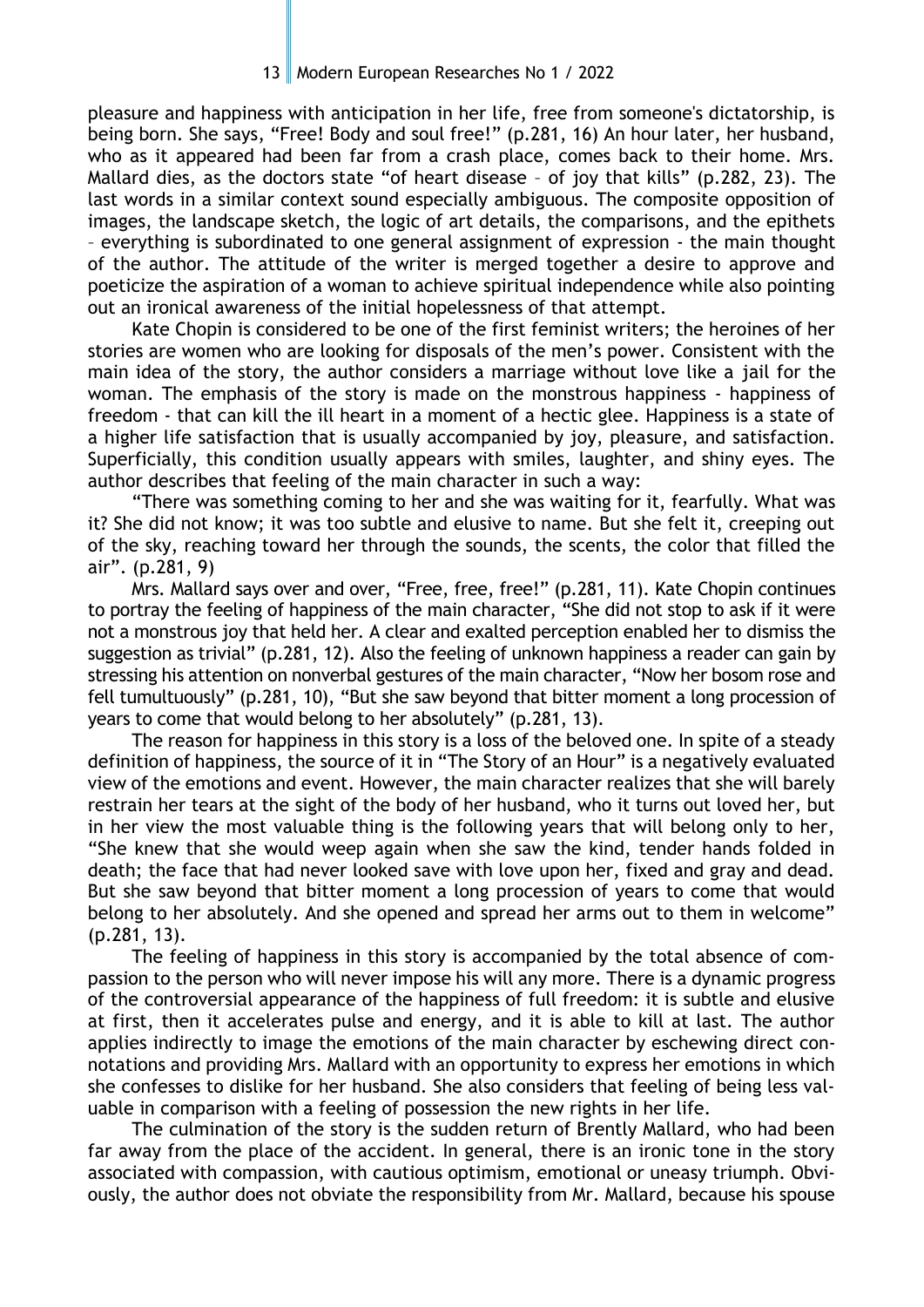was unhappy in their marriage. The last words sound gloatingly and as retribution, "When the doctors came the said she had died of heart disease – of joy that kills" (p.282, 23).

The story is full of descriptions of Mrs. Mallard's emotions, thoughts, feelings, and pure joy of the beginning a new life just for herself where she was going to benefit from the absence of her husband. But the reader knows nothing about Mr. Mallard. It is not told how Mr. Mallard accepts the reality of his wife's death. The author does not give any information about an interpretation the reason of Mrs. Mallard' death to her husband by Josephine (Mrs. Mallard's sister), and Richards (Mr. Mallard's friend).

The story ends with unspoken charges to Mr. Mallard. But the author does not expound on the private marriage life of those two people. At first glance, a reader most likely will accuse the husband of death of his wife; however, there is no bad characteristic given for Mr. Mallard. Moreover, the main character recognizes that her husband loved her. Having rejected the first feelings and emotions after reading the story and having analyzed the text, it becomes well-defined that Mrs. Mallard does not appreciate her husband's love for her, thinking of her life selfishly; whereas Mr. Mallard's feelings and thoughts remain an unsolved riddle for a reader.

### **3. Conclusion**

"Worldviews have four elements that help us understand how a person's story fits together: creation, fall, redemption, and restoration. "Creation" tells us how things began, where everything came from (including us), the reason for our origins, and what ultimate reality is like. "Fall" describes the problem (since we all know something has gone wrong with the world). "Redemption" gives us the solution, the way to fix what went wrong. "Restoration" describes what the world would look like once the repair begins to take place", says Greg Koukl in his book "The Story of Reality: How the World Began, How it Ends, and Everything in Between".

#### **REFERENCES**

The Holy Bible: Common English Bible. Retrieved from http://www.biblegateway.com/

- Phillips, W., Brown, W., & Stonestreet, J. (2008). Making sense of your world: A biblical worldview (2nd ed.). Salem, WI: Sheffield Publishing Co.
- The Terminal Script Dialogue Transcript. Retrieved from http://www.script-orama.com/movie\_scripts/t/terminal-script-transcript-tom-hanks.html
- Chopin, K. (2011). The Story of an Hour. In X.J. Kennedy, D.M. Kennedy, M.F. Muth (Ed.), The Bedford Guide for College Writers (pp. 280-282). Boston, NY. (Original work published 1894)
- Holmes, A. (1983). Contours of a Worldview. Grand Rapids: Eerdmans. Retrieved from http://www.probe.org/site/c.fdKEIMNsEoG/b.4224519/k.362A/Worldviews.htm
- Gregory Koukl (2017). The Story of Reality: How the World Began, How it Ends, and Everything in Between (Zondervan).
- Thielicke, H. (1962). A little exercise for young theologians. Grand Rapids, MI: Eerdmans.
- Barth, Karl. (1979). Evangelical theology: An introduction. Grand Rapids, MI: Eerdmans.
- Fraser, Elouise Renich. (1998). Confessions of a beginning theologian. Downers Grove, IL: IVP.

Grenz, Stanley J, et. al. (1999). Pocket dictionary of theological terms. Downers Grove, IL: IVP.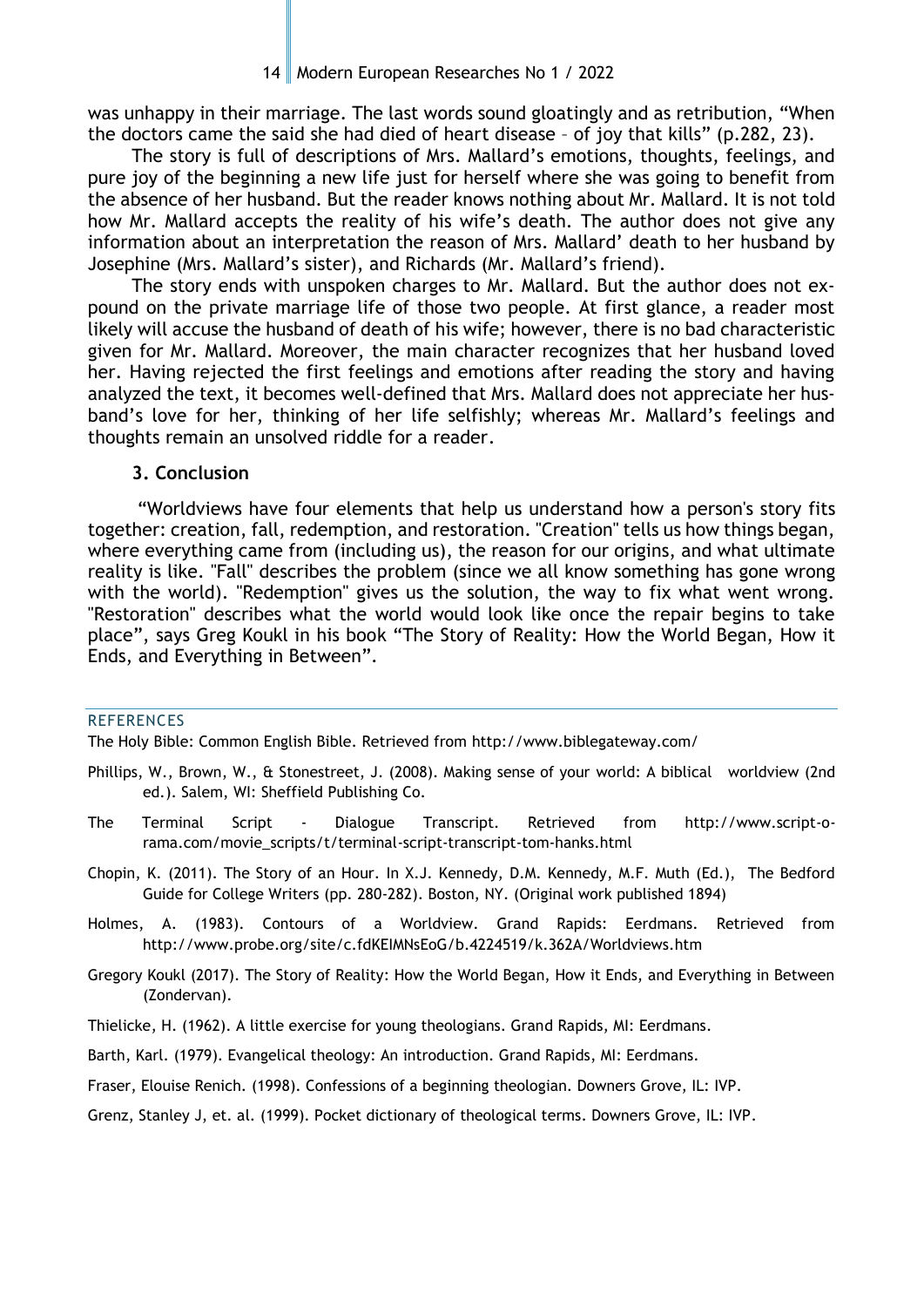# **ORNAMENTAL SYMBOL IN THE HANDICRAFT ETHNOCULTURE OF KABARDINO-BALKARIA**

The relevance of the problem under study is due to the demand for studying the semantic foundations of traditional ornamental art, within the framework of value orientations and traditions of the folk craft culture of Kabardino-Balkaria. The purpose of the article is to determine the main ornamental complexes that are the artistic reflection of the symbolic image in the folk craft culture of Kabardino-Balkaria. The methodological basis of the research is cultural and art studies. This approach led to a comprehensive analysis of the artistic foundations of the symbolic image in the national handicraft art. The study resulted in typological ideas about the main ornamental complexes in the folk craft ethnic culture of Kabardino-Balkaria. The materials of the article can be useful for students and teachers in working out programs and training courses in cultural studies, ethnography, art criticism.

**Keywords** ornamental symbol, ethnoculture, folk crafts, family tamgas, thick felt, mats

#### **AUTHOR**

#### **Nailya V. Galimova,**

Candidate of Cultural Studies, Associate Professor, North-Caucasian State Institute of Arts, Nalchik 1, Lenin Ave., Nalchik 360030, Russia hudshkolanal@mail.ru

#### **1. Introduction**

Ornamental symbolism has invariably played an important role in the social and cultural life of different civilizations as a way of displaying the peculiarities of the consciousness of the ancient world. The role of symbols in civilizational processes is rather significant. Symbolic images became the basis for the birth of writing, art, education, and they are a way of expressing modern ethnocultural processes in modern times. The first forms of graphic ornamentation appeared in the ancient Stone Age, and were developed in Ancient Egypt, Assyria, Greece, Rome as religious, cult and magical signs.

Today, despite the partial loss of their symbolic functions, the artistic foundations of ornamental systems that have developed in traditional culture are becoming the creative basis for the formation of the latest pictorial symbols in modern design.

A typological analysis of the main ornamental complexes of Kabardians and Balkars is put forward as an urgent research task, as well as the disclosure of the artistic features of ornamental symbols, their intercultural interaction in traditional forms of folk art of Kabardino-Balkaria (mats, thick felt, gold embroidery, tamgas). The analysis of the insufficiently studied problems of the spiritual and cognitive fund of the Kabardians and Balkars revealed the symbolic and ornamental features of the ethnic handicraft practices samples.

Semiotic expressiveness in ornamental art acts as an instrument of ethnic, religious, cultural identity of ethnic groups. In this regard, ethnic figurative and ornamental culture, in particular, the symbolic worldview of the Kabardins and Balkars, was practically not the subject of study.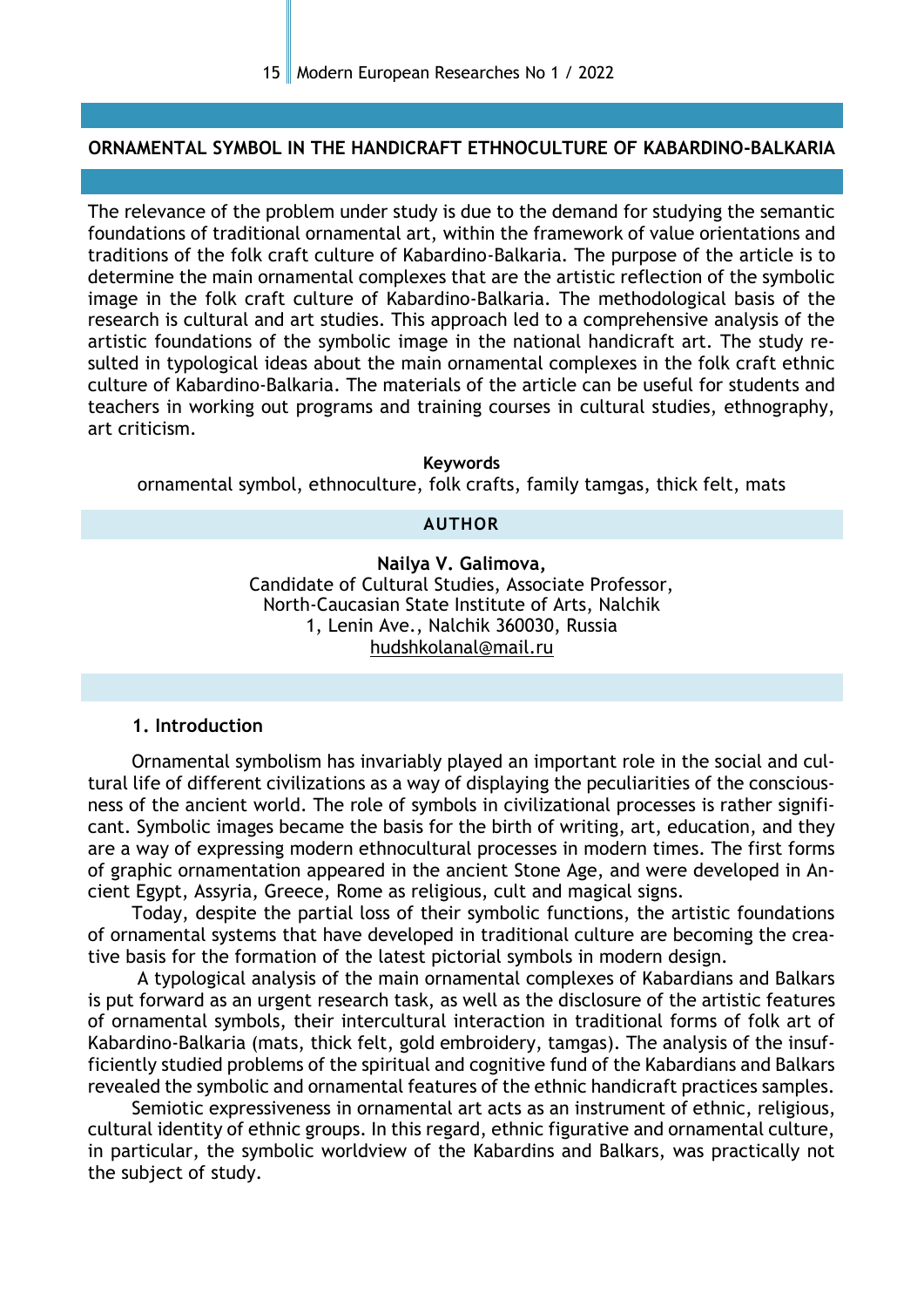# **2. Methods and Materials**

The study of ethnic handicraft practice and historical and cultural ties of the Kabardins and Balkars demanded to turn to various literary sources. Ethnographic studies of graphic images multifunctionality in ornamental art are presented in the works of E. M. Shilling, S. V. Ivanov, M. N. Gubzhokov, A. S. Kishev, B. Kh. Malbakhov, N. G. Lovpache. The problems of ornament as an object of the artistic-semiotic system were considered in their works by L.M.Butkevich, Yu.M. Lotman, A. Ya. Kuznetsov, M. Ch. Kudaev, R. T. Khatuev, T. V. Lazutin, E. V. Gilevich. The basis for the analysis of the historical and cultural heritage of the Kabardians and Balkars are the works of the following authors: O. L. Opryshko, V. K. Gardanov, G. D. Bazieva, G. Kh. Mambetov, Kh. Kh. Yakhtanigov.

The purpose of this study is to determine the main pictorial complexes of ornamental ethnic symbolism in the traditional craft culture of Kabardino-Balkaria.

To achieve this goal, it is necessary to solve the following tasks:

- to systematize ideas and argue the artistic and graphic features of ornamental symbolism, which is a creative reflection of the complex of ethnic preferences in the traditional culture of Kabardino-Balkaria;

- to analyze the main types of ornamental symbols on the example of decorative and applied works samples of Kabardians and Balkars;

- to determine the importance of intercultural interactions of traditional ornamental-symbolic complexes of Kabardians and Balkars, to show their influence on modern types of creative activity in the field of fine arts.

The object of the research is the ornamental symbol in the traditional culture of Kabardino-Balkaria. The subject of the research is the features and specificity of the ornamental symbol in the traditional culture of Kabardino-Balkaria.

The scientific novelty of the research consists in the following: ideas are systematized and the features of ornamental symbolism are substantiated as a component of ethnic artistic preferences in the craft culture of Kabardino-Balkaria; the analysis of the main types of ornamental symbols was made on the example of decorative and applied works samples of Kabardians and Balkars; the value of intercultural interactions of traditional ornamental-symbolic complexes, their influence on modern types of creative activity is determined.

## **3. Methodological framework**

The theoretical and methodological basis of the research was the cultural-historical and historical-typological approaches to the study of the traditional ornamental symbolism of Kabardino-Balkaria: the definition of the artistic specific features of ornamental symbols in the folk craft culture, their ethnocultural interaction.

In the works of historians and theorists of decorative and applied arts, there are slightly different identifications of the ornament nature. Taking into account that some scholars study ornament as a sign culture carrying a deep symbolic meaning, while others consider it as a decorative ornament, the absence of uniform generally accepted definitions of the ornament concept in science does not seem exceptional. Having traced the stages of the emergence and the development history of ornamental art, one can directly or indirectly interpret the first forms of abstract graphic signs that had the conditioned features of ornamental symbolism.

Some researchers interpret the concept of ornamental art very broadly, leveling the boundaries between it and decorative and applied art. At the same time, ornamental symbolism is one of the components of design practice, which has the most important element of ornamental style in its creative arsenal - the repetition of its constituent patterns, namely, the "art of rhythm" (Filippov, 1937). In this regard, the main issue of this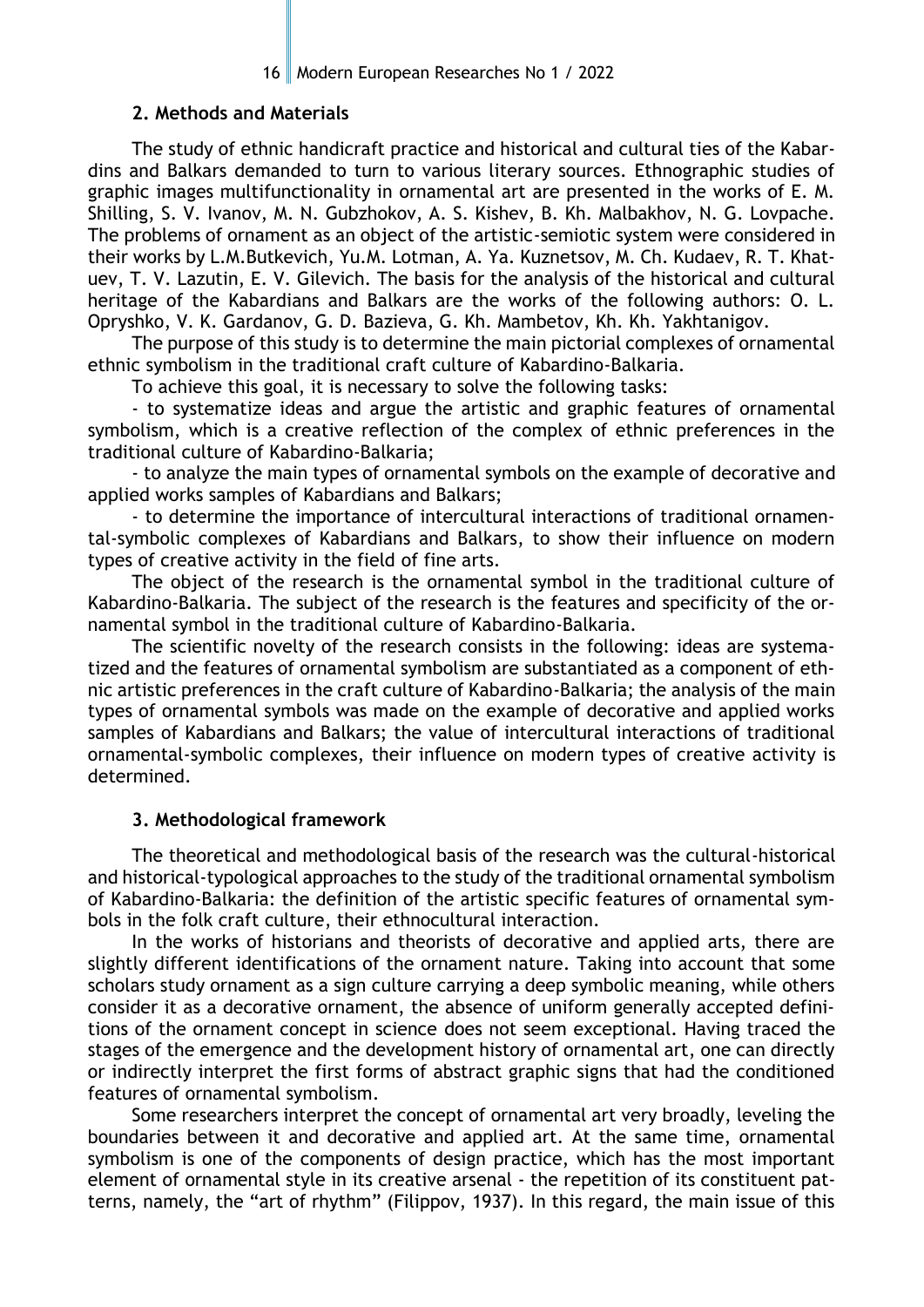work is the examination of the symbolic forms of folk handicraft and, in particular, the ornamental art of Kabardians and Balkars.

To understand the formation process of the symbolic images in the traditional ornamental systems of Kabardians and Balkars that developed back in the days of ancient civilizations, it is necessary to understand the semantic and graphic component of this art. Ornamental images in folk craft traditions were endowed with a sensual, visual-figurative perception of the world, or a "specific cultural code" where the value orientations of decorative and applied art were most vividly displayed (Lazutina, 2015).

# **4. Results**

Having traced the emergence and development of different ornamental symbols, complexes and compositions of different time periods by means of comparative analysis, one can directly or indirectly explain the history of the people, their external intercultural relations. One way or another, but even the first abstract signs of ancient creativity contained certain features of ornamental symbolism, necessary for a human "to adapt to the natural environment" (Kirilenko, 2004). As a result, reflecting the semantic basis of traditional ornamental art, the researchers did not limit themselves to just one decorative side, but considered the figurative and semantic depth and the pictorial stylistics characteristic of ornamental symbolism. According to K.M. Korolev, "abstractness" as a form of creative thinking in "symbolic quality" is inseparable from the figurative and semantic component of ornamental art (Korolev, 2005).

The cultural and historical traditions of folk craftwork in Kabardino-Balkaria give the opportunity to preserve the originality of aesthetic tastes, artistic preferences and the invariability of the semantic foundations of the national ornamental fund. There is an opinion in the historical literature that the most ancient ornamental images were abstract sacred signs in the form of simple geometric figures: a circle, square, triangle, cross, swastika, etc. In the process of evolution, these graphic signs often lost their sacred qualities associated with the ancient pagan beliefs and acquired new ones, in the form of a decorative ornamental pattern. If you try to trace the characteristic features of ornamental patterns in the craft culture of Kabardians and Balkars, then it is most expedient to highlight the graphic laconicism and compositional expressiveness of abstract symbols, zoomorphic and vegetable motifs. In accordance with the definition of G.D. Baziyeva, they "can be divided into two main types: vegetable arabesques and geometric ornament" (Bazieva, 2004).

Considering the artistic and typological aspects of the decorative and applied arts of the peoples of the North Caucasus, N. G. Lovpache points to the "parsimony of graphic means, rigor and laconicism" inherent in ornamental motifs applied to objects of the Adyghe material culture (Lovpache, 1997).

Analyzing the compositional stylistics and graphic basis of the ornaments of Kabardians and Balkars, we can identify a number of common pictorial components inherent in the samples of ancient Greek patterns (spiral, trefoil, lotus, palmette). Most likely, the manifestation of these common ornamental symbols hypothetically testifies to the antiquity of their origin and intercultural ties with distant civilizations. This closeness cannot be regarded as an accidental coincidence, since it is found in a large number of graphic details, the independent emergence of which could hardly have occurred.

Examining the traditional ornamental complexes of Kabardians and Balkars, one can find the presence of one of the most common graphic signs, which have long had symbolic meaning, such as a rhombus, a square, wavy lines, a circle "which is a symbol of the sun" (Gardanov, 1974). These sacred graphic signs keep traditional ethnocultural values in their ideological basis and contribute to the comprehension of creative practices of different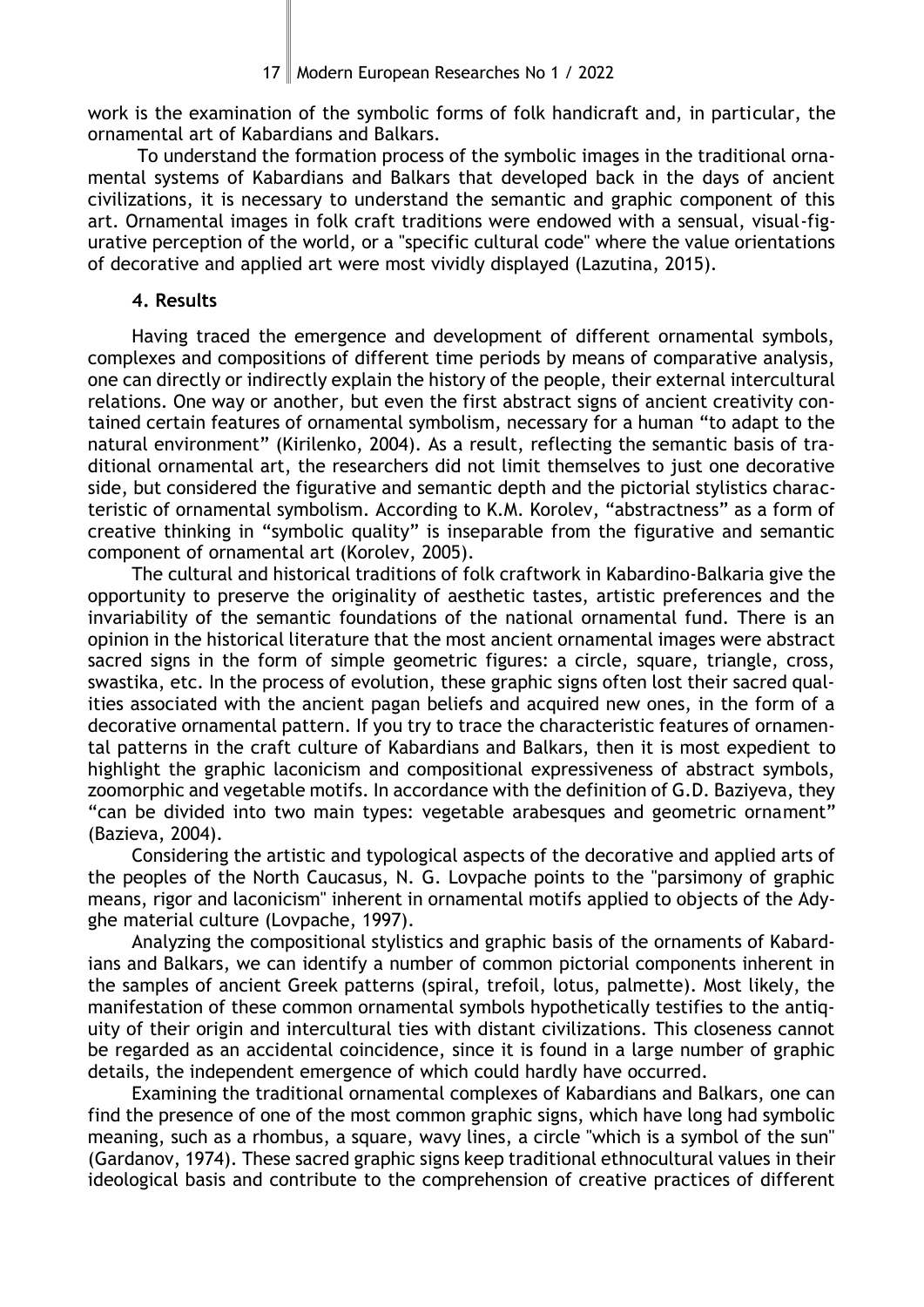ethnic cultures. M. Ch. Kudaev's work "Karachay-Balkarian ethnochoreography and symbolism" describes ornamental patterns and symbols in traditional folk crafts: "Ornament depicting ..."solar signs" was often used ... in Balkar wedding clothes for men and women. According to Kudaev, sacred graphic symbols bear the diversity of ethnographic features inherent in ornamental art: "the warrior's men's clothing was ornamented with military signs" (Kudaev, 2003).

Reflecting national creativity and aesthetic preferences, ornamental handicraft art becomes an essential component of the spiritual and cognitive activity of the North Caucasian ethnic groups. This information is confirmed by M.N. Gubzhokov: "the most ancient of the folk crafts that existed in the North-West Caucasus ... is artistic weaving." Gubzhokov states: "If the conditions of military life allowed, then so much virtuoso skill and artistic taste were often invested even in the creation of the most laborious wicker fence that these products could sometimes compete with the works of the Adyghe gold seamstresses" (Gubzhokov, 1997).

In everyday life, Kabardians widely used graceful patterned *ardgena* mats woven from swamp reeds as a decoration for beds, walls, as well as traditional prayer rugs. These *ardgenas* had "a variety of geometric patterns - rhombuses, zigzags, stripes, triangles, etc." (Aslanova, 1993).

Delving deeper into the study of the semantic side of decorative mats ornamentation, it is necessary to note their direct influence on the figurative foundations of other types of folk craft culture - in particular, on the works of gold seamstresses.

The most popular ornamental pattern used in gold embroidery is the symbolic pattern of *ram's horns*, which plays the role of amulet and abundance. There was a cult of the ram among Kabardians and Balkars, therefore, in the ornament that adorned the accessories of the women's clothing, ram's horns often become a compositional basis, "where ram's horns sprout with vegetal elements" (Aslanova, 1993).

The classification of ornamental motifs existing in the folk art of Balkars available in the literature proves their relationship with magical symbolism, which suggests a semantic and philosophical interpretation of solar images. These symbolic components are most clearly traced in the ornamental complexes of thick felt carpet weaving - kiyiz. One of the most ancient and widespread in Balkar carpet weaving is a circular ornament - *a circle*. As a rule, this sign symbolizing the sun was located in the center of diamond-shaped compounds or in the central part of the main composition, attracting attention to its magical meaning. All kinds of solar images of spiral shapes, petal patterns, crosses, swastikas and circles "are found not only on felts but also on tombstones (Kuznetsova, 1982). Of course, there is another assortment of ornamental motifs that are geometric in nature: zigzag, triangle, rhombus, square and their combinations.

Analyzing individual ornamental complexes of the North Caucasian peoples, ethnographer-Caucasian scholar E. M. Shilling suggested their relationship with tamga-like signs: "It is possible that traces of ancient cult images can be seen in the described composition of the pattern" (Schilling, 1940).

Analysis of the symbolic code in the historical and cultural aspect makes it possible to clarify the spiritual experience of human development, to reveal the nature of the relationship between different cultures through symbolic graphic images, to actualize the need for generalization and systematization of the currently existing research works on this issue. It should be noted that all the North Caucasian peoples have retained their addiction to the symbols of family affiliation - tamga. Therefore, the new study of the graphic essence of tamgas is determined by the long overdue need to re-draw the attention of scientists to this abstract cultural phenomenon of social ideas that exists on a subconscious level.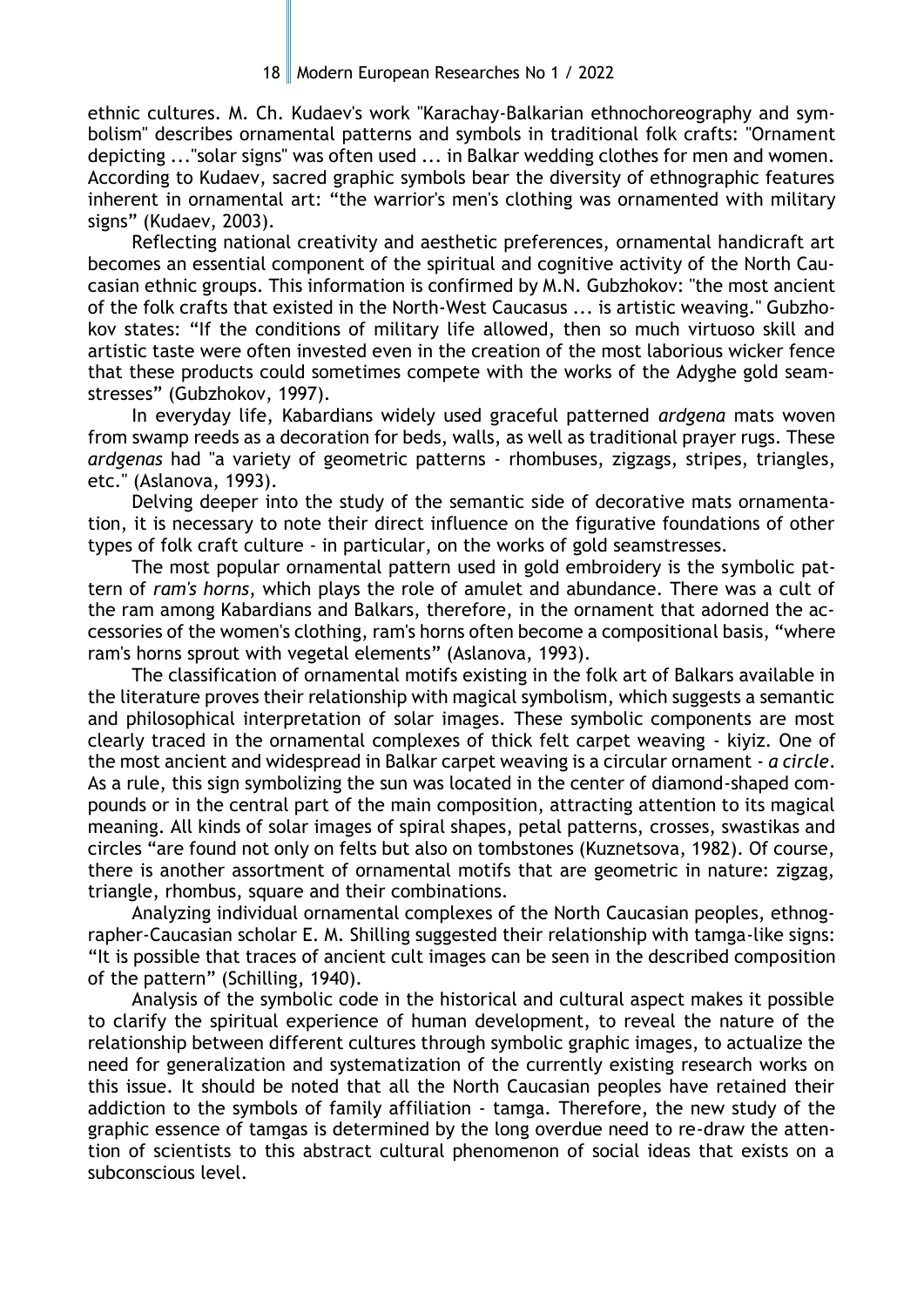There are different versions of tamga-like signs appearance in the historical literature. Among the North Caucasian peoples, tamga means - a generic mark, a hereditary sign. Presumably, these graphic signs, having a class-hierarchical meaning, acted as religious and magical symbols, the semantic meaning of which is not limited to the present time with the usual judgments about the system of the universe. Ornamental tamga-like signs, including a semantic-graphic image at their core, reflected the concept of traditional artistic values of ethnic groups and their creative abilities. Due to this, the ornamentation of tamga signs often took on a complex configuration, where all sorts of graphic symbols were present: pentagonal stars, triangles, crosses, swastikas, crescents, etc. Simultaneously, images of mostly canon signs could be used at the same time in several geographically remote and chronologically unrelated civilizations. Due to this, tamgas as a phenomenon of sociocultural activity, "begin to play an important role" in the everyday life of the North Caucasian peoples (Yakhtanigov, 1993).

According to archaeologists, tamgas, as a sign of clan affiliation, have been known in the North Caucasus since the Sarmatian period (III century BC - III century AD), and by the beginning of the 19th century they are spread among different peoples of the Black Sea - Caspian region. According to Kh. Kh. Yakhtanigov, "tamgas began to play an important role" in the everyday life of the peoples of the North Caucasus in the 16th - early 20th centuries. (Yakhtanigov, 1993).

At this time, there were no large blacksmith centers in the region, and all needs were satisfied by a small number of artisans who worked in each settlement. Russian scholars E. Maksimov, G. Vertepov scrutinized various forms of folk crafts and handicrafts of the North Caucasus in their work "The Natives of the North Caucasus". They noted that "there are few good blacksmiths in Kabarda, and therefore the manufacture of weapons, stirrups, buckles, bits, etc. is not cheap here" (Maksimov, 1892).

Obviously, along with weapons and equipment for the rider, manufacturing of special metal products, such as "tamga", was widespread. With a variety of ingenious compositional finds, in which the masters of blacksmithing competed among themselves, tamgas were created in the form of encoded graphic symbols, still amazing researchers with their metaphorical interpretation.

Academician P.S. Pallas, who visited the Caucasus for a scientific purpose, "sketched 56 mainly Kabardian tamgas" (Pallas, 1877).

Researchers D. Kantemir, P. S. Pallas, F. A. Kolenati, E. T. Solovyov, E. D. Felitsin, trying to decipher the graphic image of tamga signs, focused mainly on the religious-totemic or religious-magical side, noting that "it is impossible to determine the meaning of the symbol in most tamgas" (Lavrov, 1982).

The Russian military leader general A. P. Gramotin published in 1877 in the printed edition of the "Hunting Journal" graphic sketches of 113 North Caucasian tamgas (together with the names of their owners) collected during the Caucasus campaigns. "There were 68 tamgas from Kabarda, 18 from Balkaria and Digoria, and 7 from Karachai among them". (Gramotin, 1877).

In 1909, R. N. Kostaniants published 342 North Caucasian tamgas in the magazine "South-Eastern Master": "including 193 Kabardian, 54 Karachai, 33 Kuban-Circassian, 20 Abaza, 20 Nogai, 12 Balkar and 10 Digor" (Kostaniants, 1909).

The creation of a tamga by a person was based, as a rule, on intuitive thinking as an essential component of any creative process. In view of the fact that the traditions and laws of the steppe and mountain peoples forbade "to change the form of the paternal tamga" but only allowed "to modify it somewhat," the craftsman required undoubtedly handicraft skills, creative intuition and knowledge of certain functional canons to make a family nameplate (Butanaev, 2004).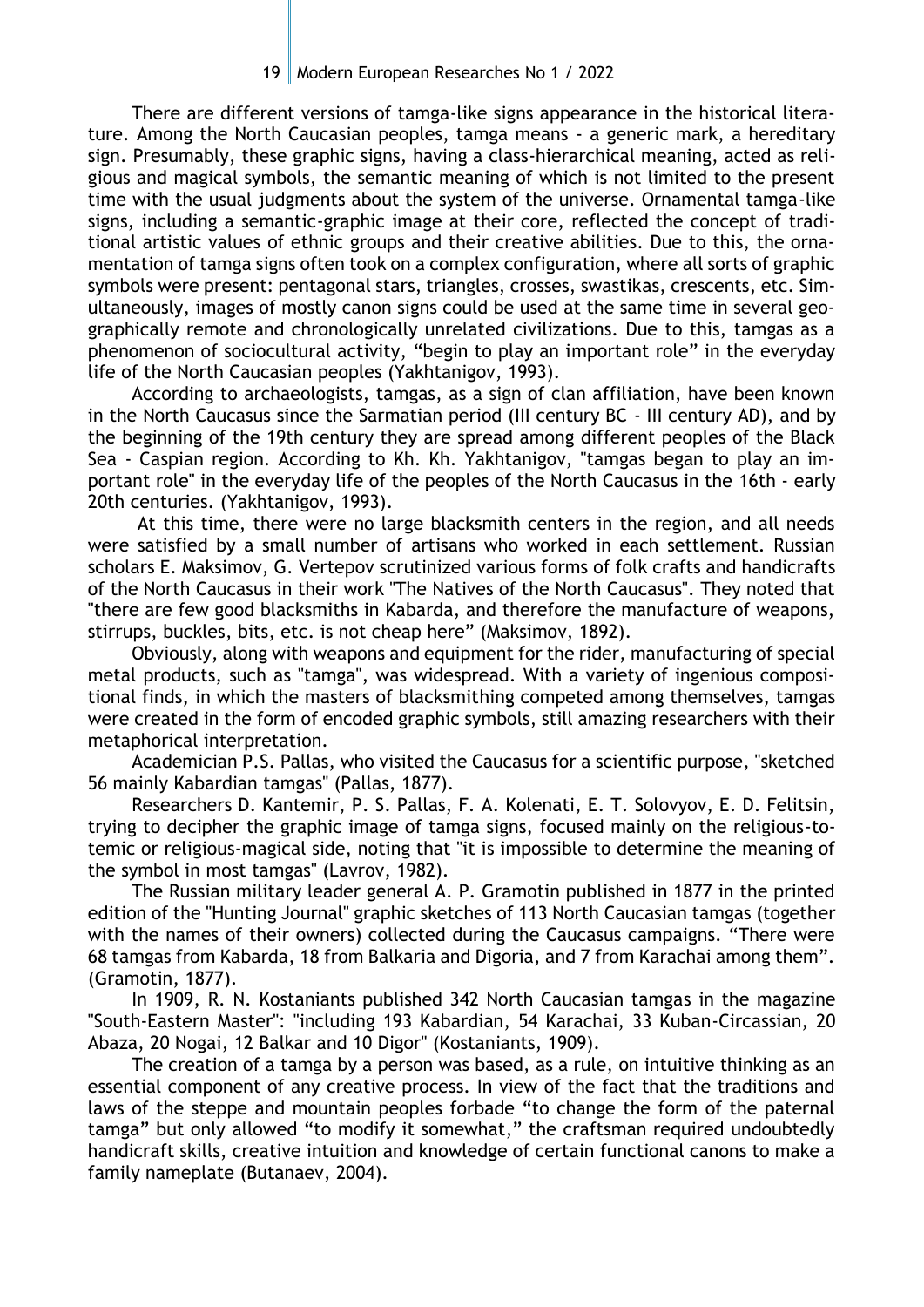A circle or a circumference is considered to be the most harmonious and oldest graphic signs. No wonder the philosophers of antiquity attached special importance to them. Tamgas in the form of a circle and its derivatives ("a circle with a tail", the image of the letter "Ю", "a circle with a two-prong", "a circle with a trident", etc.) carried the sacred meaning of cosmogonic forces and assumed a direct connection with the cult of the sun. Similar signs were used by the khans of the Golden Horde, and were later found in the North Caucasus. "Among the Kabardians -"O" (Nyrovs, Dudarovs),"Ю" (Anzorovs, Zakhokhovs); among the Karachai-Balkarians - "O" (Daduevs, Khairovs) "; among the Ossetians - the image of the letter "Ю" (Zrumovs), "O" with three tails (Abisalovs); Abkhaz - "Ю" with two serifs (Agan ipa) (Galimova, 2020).

The tradition of using symbolic images in our time is the most important component in intercultural interaction, becoming a code catalyst for ethnic value orientations. Symbolic forms of ornamental art penetrate into different sociocultural spheres, forming a semantic component of human creative activity. One way or another, it was the symbolic images of ornamental art that had a huge impact on the professional artistic culture of the 19th-20th centuries.

# **4. Conclusion**

Since ancient times, ornamental symbolic images, being a testament of the spiritual and material culture of peoples, have existed as genuine carriers of historical information about traditional forms of creativity. These symbolic images determine the cultural significance of symbolism in folk art depending on the semantic generalization. Being the key meanings of the culture existence, the symbols convey not only the main features of past eras, but also the historical understanding of the ideals and spiritual values of national ethnocultures. Traditional symbolic images still play a significant role in intercultural interaction, being a code catalyst for the value orientations of world culture. Ornamental symbolic forms as a way of organizing creative activity penetrate into different spheres of socio-cultural practices of peoples, influencing the figurative and semantic component of the artistic image. Symbolic images used by ornamental art are diverse and exist at all levels of traditional ornamental systems as an ethnic ethnocultural view.

Today, defining the socio-cultural significance of ornamental symbols, it is necessary to note that art theorists reasonably see in these signs a specific carrier, keeper and translator of a creative idea associated with a code interpretation of creative concepts hidden in our minds. Ornamental symbolism penetrates from one creative system to another, exerting direct influence on the artistic and aesthetic content and cultural significance of the new image being created. These figurative and semantic components connected the expressive foundations of ornamental motives with the associative perception of modern symbolic art.

The article does not claim to be exhaustive. The aspects of ornamental symbolic complexes influence on other pictorial practices, on their creative tendencies when creating a new image remained outside the scope of the study. The material presented in the article confirms that it was the ornamental symbol that became the figurative-associative translator of the artistic features of the national worldview which actualize the ideas concerning the ethnic and cultural identity of peoples.

#### **REFERENCES**

Aslanova, L.A. (1993). Cultural diaspora of the peoples of the Caucasus: genesis, problems of study // International scientific conference "Cultural diaspora of the peoples of the North Caucasus: genesis, problems of study" (October 10-14, 1991): materials. Cherkessk.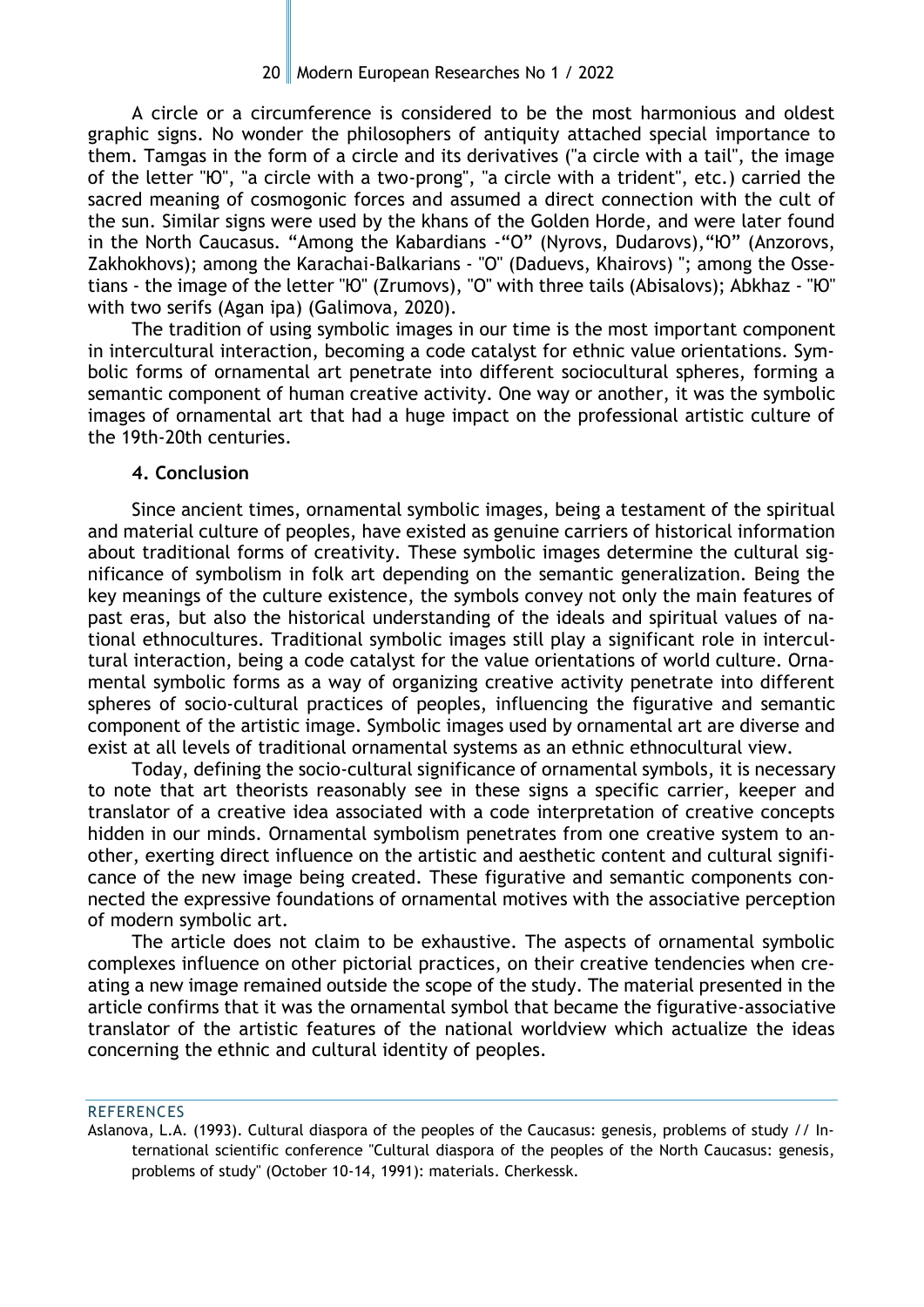- Bazieva, G. D. (2004). Fine arts of Kabardino-Balkaria: traditions and modernity / G. D. Bazieva. Nalchik: El-Fa.
- Butanaev, V.V. (2004). Hongoray steppe laws. Abakan.
- Galimova, N. V. (2020). Graphic design in the socio-cultural practice of book publishing in Kabardino-Balkaria: Candidate degree thesis (Place of defense: Krasnodar State Institute of Culture).
- Gardanov, V.K. (1974). Adygs, Balkars, Karachais in the bulletins of European authors of the 13-19 centuries. - Nalchik.
- Gramotin, A.P. (1877). Drawings of horse brands of the North Caucasus // Journal of hunting. M., no. 1.
- Gubzhokov, M. N. (1997). Culture of the Adygs / History of Adygea from ancient times to 1920. Maikop.
- Kirilenko, G.G. (2004). Culture / A Brief Philosophical Dictionary / G.G. Kirilenko, E.V. Shevtsov. M.: Philological Society WORD: EKSMO Publishing House.
- Korolev, K.M. (2005). Encyclopedia of symbols, signs, emblems. M.: EKSMO; SPb.: Midgard.
- Kostaniants, R.N. (1909). Brands of horse farms in the North Caucasus // Magazine "South-Eastern Master", Rostov-on-Don.
- Kudaev, M. Ch. (2003). Karachay-Balkar ethnochoreography and symbolism: literary and artistic publication / M. Ch. Kudaev. - Nalchik: Elbrus.
- Kuznetsova, A. Ya. (1982). Folk art of Karachais and Balkars / A. Ya. Kuznetsova; [Ed. foreword by S. Weinstein]. - Nalchik: Elbrus.
- Lavrov, L.I. (1982). Ethnography of the Caucasus. Leningrad: Nauka
- Lazutina, T.V. (2015). The symbolic world of ornamental art / Theory and practice of social development // T.V. Lazutina. - Krasnodar: HORS Publishing House.
- Lovpache, N.G. (1997). Ethnic history of Western Circassia [from the 6th millennium BC. to the XIX century.] / Lovpache N. G. - Maikop: Adygea State University.
- Maksimov, E. D., Vertepov, G. A. (1892). The natives of the North Caucasus. First edition // E. D. Maksimov, G. A. Vertepov. Vladikavkaz.
- Pallas, P.S. (1877). Drawings of horse brands of the North Caucasus // Journal of hunting. SPb., V. 1. No. 6.
- Filippov, A.V. (1937). Construction of an ornament with a large number of options / A. V. Filippov. Moscow: Publishing house of all-Union acad. architecture, (17 factory of national books of the "Polygraphkniga" trust).
- Schilling, E.M. (1940). Adyghe pattern // E.M.Shilling. Art. No. 3.

Yakhtanigov, Kh.Kh. (1993). North Caucasian tamgas / Kh. Kh. Yakhtanigov. - Nalchik.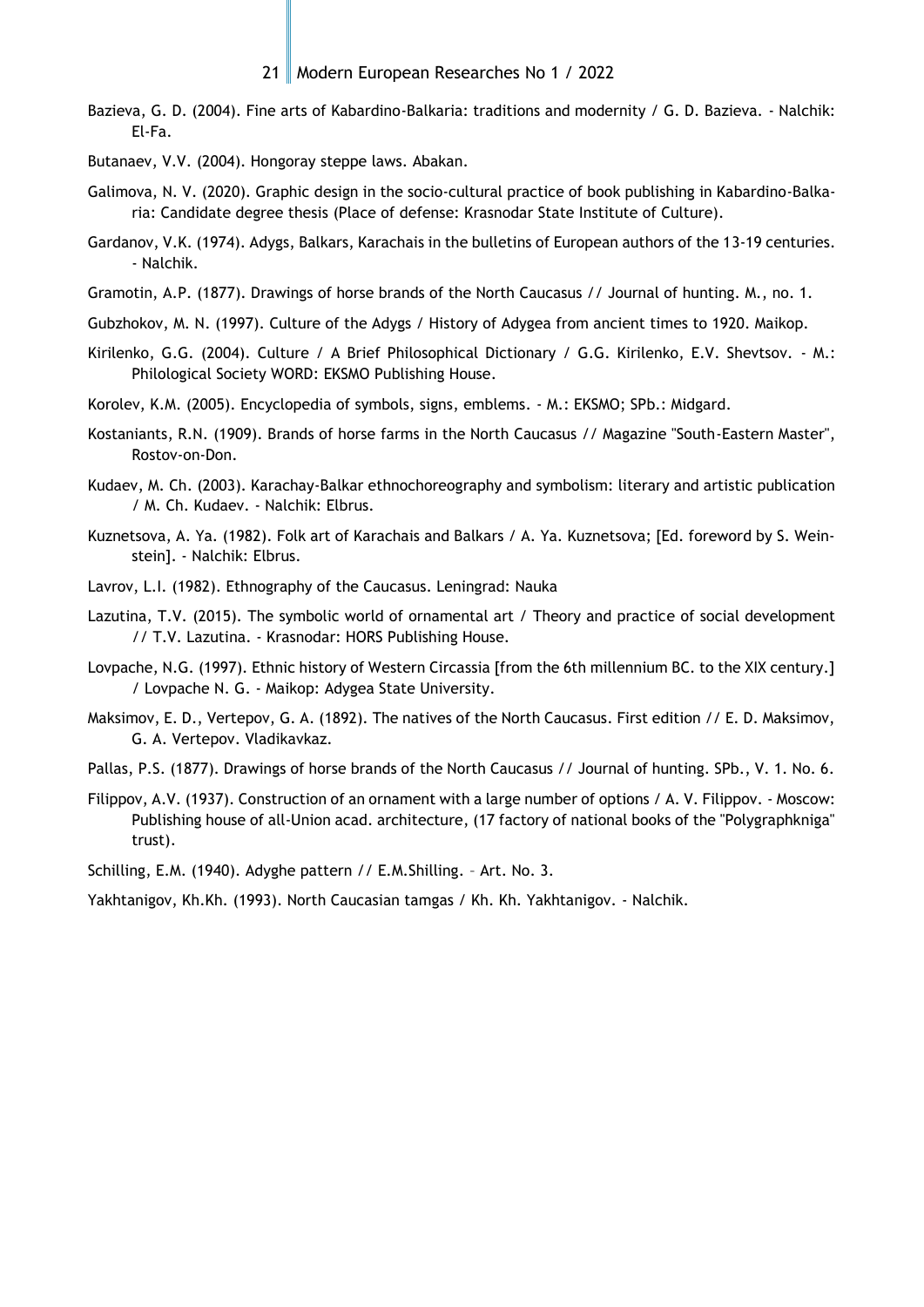# **INTERETHNIC AND INTERFAITH RELATIONS IN MODERN REPUBLIC OF BASHKORTOSTAN**

The article deals with the issues related to the problem of «an individual-ethnos-religionlanguage» through the example of modern Republic of Bashkortostan. The subject of the study is the data of socio-psycholinguistic experiments conducted by the authors, and the results of sociological surveys. The object is the characteristic of the correlation of linguistic and religious identities of a bilingual living in the multiethnic and multifaith republic. The authors have used the methods of observation, questioning, comparison, analysis of the surveys results, descriptions. Religiosity has been studied in terms of the main parameter – religious consciousness, and separate issues related to religious behavior have also been covered in appropriate cases. The novelty of the study consists in focusing on the peculiarities of the linguistic and ethno-religious identity exercised by the republic inhabitants in a synchronous context. Empirical data are given, a conclusion about the ambiguity of the analyzed ideas is drawn.

> **Keywords** linguistic identity, linguistic consciousness, religious identity, religious consciousness, self-identification

#### **AUTHORS**

**Elvina A. Salikhova,** Doctor of Philological Sciences, professor at the Innovative technologies of Language Communication of Institute of Economics and Management Ufa State Aviation Technical University, Ufa 12, Karl Marx Street, Ufa, 450008, Russia [salelah12@yandex.ru](mailto:salelah12@yandex.ru)

> **Yuliya R. Mursalimova,** Docent at the Innovative technologies of Language Communication of Institute of Economics and Management Ufa State Aviation Technical University, Ufa 12, Karl Marx Street, Ufa, 450008, Russia [salelah12@yandex.ru](mailto:salelah12@yandex.ru)

#### **1. Introduction**

The issues of interethnic and interfaith harmony are relevant in that kind of multinational and multifaith region like Republic of Bashkortostan (hereinafter – RB). Long-term co-residence and interaction of the Turkic, Finno-Ugric and Slavic peoples on the republic territory is perceived by the population as a historical natural state. The low efficiency of intercultural religious communication is being observed today, and its increasing requires the implementation of linguo-cultural and socio-psycholinguistic approaches. In accordance with these approaches, the concepts «culture» and «consciousness», «language» and «ethnos» are considered as elements of a single quartet, and each of them constitutes a relatively independent integrity. From this perspective, communication is the intersection of «conceptual systems», the interaction of «speaking consciousness» of communicants, but mutual understanding in the speech contact field requires moving beyond the pure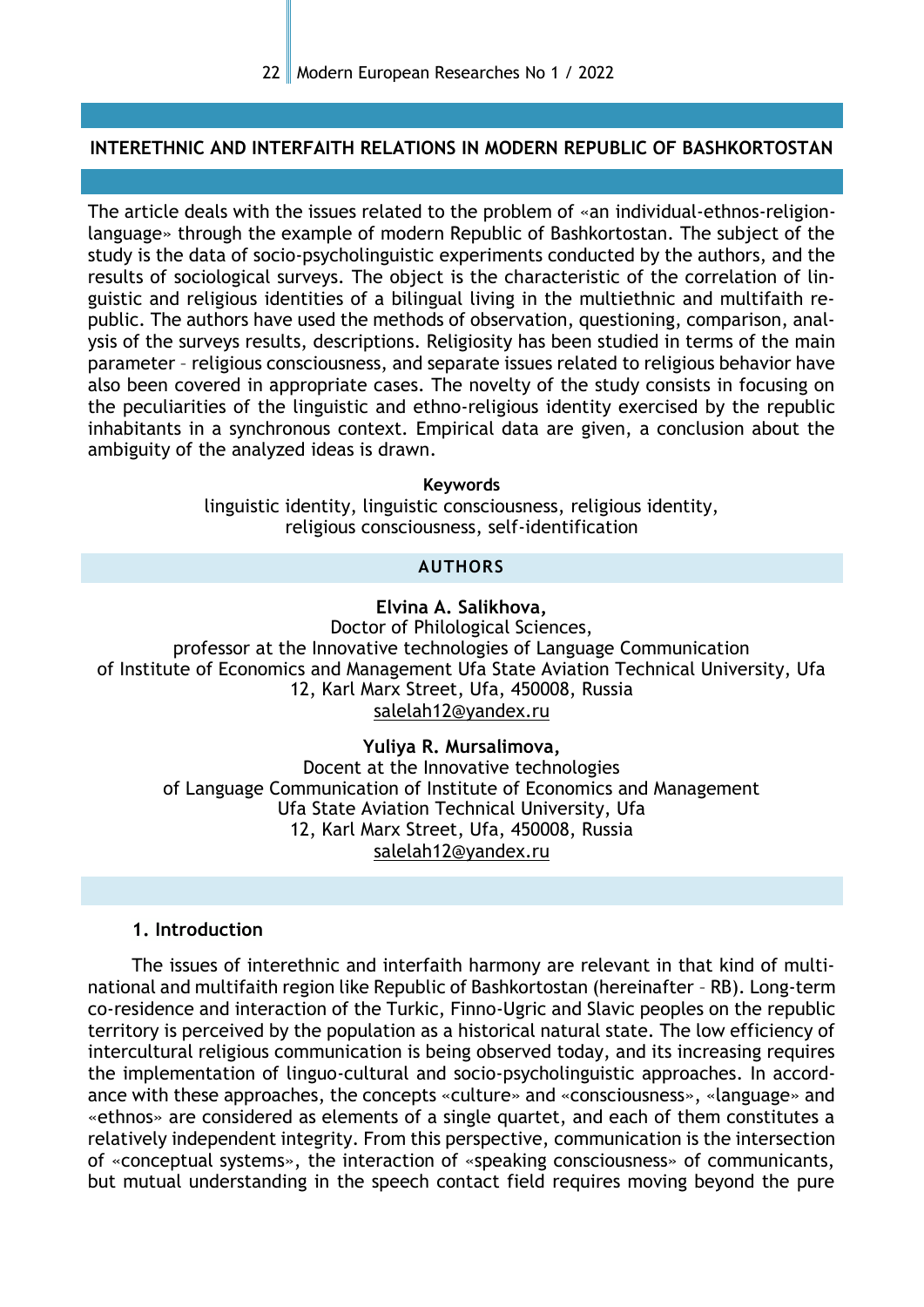verbal text into a wider area of ideas, values and stereotypes of everyday life consciousness peculiar to an individual of this faith, ethnos and culture (*Salikhova, 2015*).

# **2. Methods and Materials**

The Center for Humanities Research (CHR) of RB Culture Ministry annually conducts sociological studies on the state of things in the interethnic field of the republic. Its data form an empirical basis for ethnopolitical monitoring, as well as synchronic and diachronic analysis of the situation. A survey of 1000–1300 people from two or three randomly selected districts and cities of each socio-economic zone is carried out in accordance with the requirements for the researches of this kind. Thus, the results of the sociological survey «State of interethnic and interfaith relations in the Republic of Bashkortostan», conducted by the CHR in 2016, showed that Bashkortostan residents were satisfied with the relationship between people of different nationalities and characterized the situation in the region as stable. This perception indicates the absence of interethnic and interfaith tensions, serious conflicts on ethnic / religious grounds (*Mardanov, 2017*).

Regarding the survey results, most of the respondents turn out to consider themselves to be representatives of not one, but several ethnic groups. The native language acts as a symbol of ethnic and linguistic identity, and when communicating in a multilingual environment, individuals speak in more than one or even two languages; they can speak in three languages – Russian, Bashkir, Tatar in some communicative situations. Many residents of the republic have dual or even triple identity. The latter is rather connected with the socialization of respondents in a mixed interethnic family, the share of which is one third of all families in the republic. Dual ethnic identity is associated with the speaking in Russian in practical life. Almost 80% of the respondents have answered that they are fluent in the language of their nation, 6,8% – speak fluently, read, but cannot write, 4,8% – speak fluently, but can't read or write, 2,6 % – speak poorly, 4,9% – understand but can't speak, 3,3% – lack a knowledge of the language (*Mardanov, 2017, 149*–*150*). The tendency of the active Russian language spreading not only in the public, but also in the family and everyday life of the Bashkortostan multinational community is revealed, and it is supported by the process of urbanization and further globalization.

## **3. Results and discussion**

The realia of language policy in modern Bashkortostan leads some authors to the conclusion that «a complete solution of ethno-linguistic problems ... is hardly possible, but considering them in one-sided alarmist or assimilation key does not allow determining either the complexity of the situation, or the prospects for its development» (*Arutyunova, 2018, 34*). The interpretation of the native language as the main language of communication, in situation when it may not coincide with the ethnic language, grants it with the functions of a «protective barrier» for minor languages in the context of the rapid spread of English or Chinese, and of a «tool of civil nation-building». This approach demonstrates the groundlessness of concerns that the expansion of the Russian language speaking zone, and the formation of all-Russian identity affect detrimentally to republican identity. According to specialists from the Institute of Ethnological Research named after R.G. Kuzeeva, «Russian language proficiency does not prevent representatives of the titular nationality from feeling an emotional connection with their ethnic group and small homeland» (*Khaliulina, Safin, 2017, 96*).

1654 religious organizations were represented in the republic in 2019, 1181 (71%) of them were Islamic, and 365 (22%) were Orthodox (*Idiyatullina, 2020, 179*). Regardless of the fact that there are potential zones for internal conflict within the Muslim Ummah due to its complex organizational structure in Bashkortostan, its ethno-religious worldview is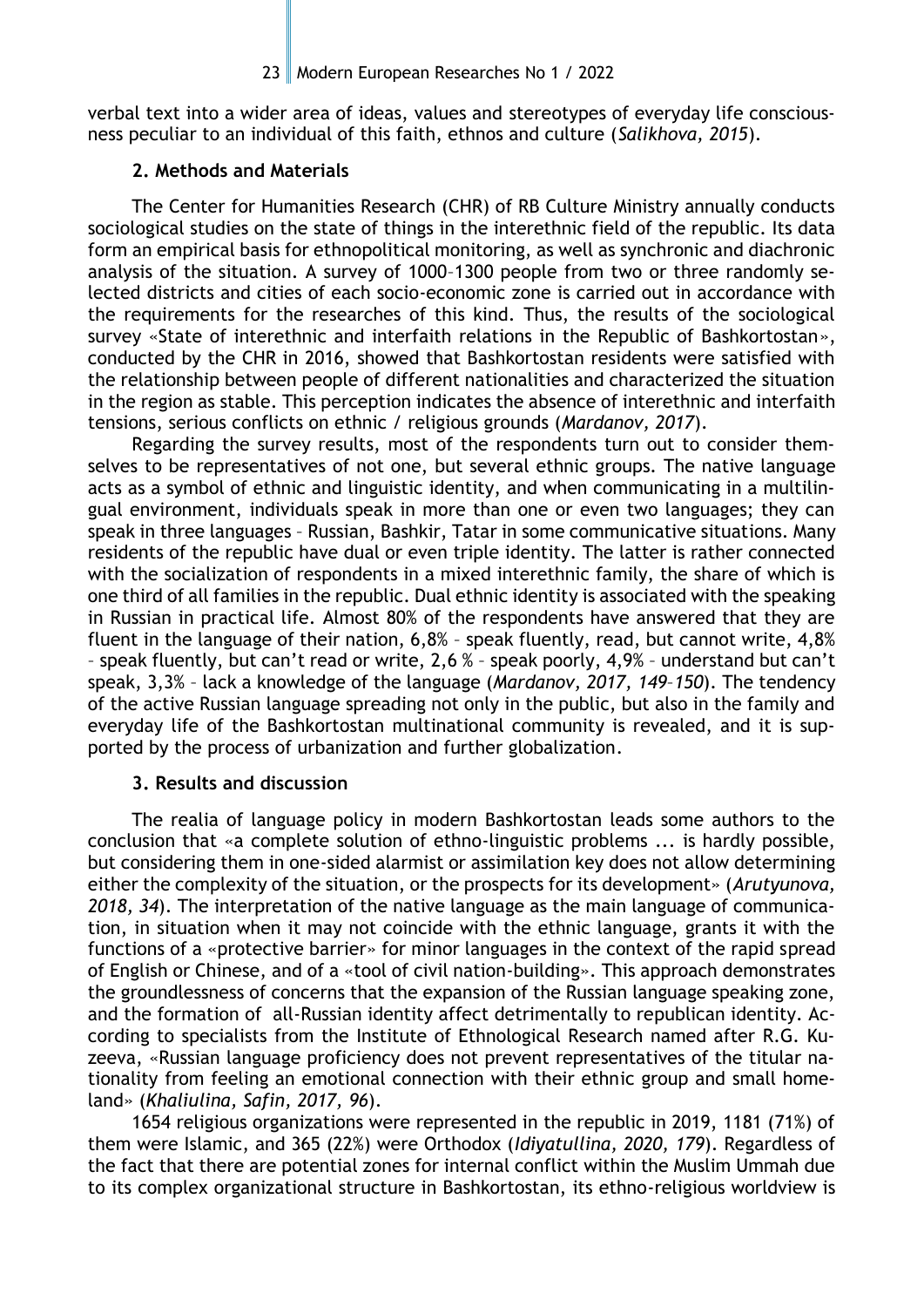characterized by the absence of conflicts between Islam and Orthodoxy, between Islam and other religions over the past decade (*ibid: 181*). In our opinion, the potential for conflict in ethno-religious zone is increasing significantly with the participation of socially opposing groups contributing toward the growth of the conflict supporters' numbers, mobilization of the radicalism of their potential actions. Monitoring RB intraethnic and interfaith state must take into account the experience of other world regions, in particular, the Middle East, where conflicts are of hybrid nature due to the mixing of national and religious components.

A combination of various reasons can become the origins of interethnic and interfaith conflicts in Bashkortostan republic: social ones determined by the requirements of civil equality; economic ones resulting in the ethnic groups struggle for the possession of material resources; cultural and linguistic ones are when ethnic groups advocate the preservation and development of their native language. The results of the sociological survey of the CHR (2019) demonstrate the citizens concern about the rise in prices (65%), unemployment rate (40%), the collapse of farming industry (30%), corruption (29%). Against this background, public moods in the sphere of ethno-confessional relations are as follows: «more than 80% of respondents believe that there are friendly relations between people in Bashkortostan. 70,5% of the RB inhabitants see more good than harm in the historical multinationality of Russia as a multiethnic and multifaith state. The absolute majority of the region's population (80,7%) does not feel alertness or hostility towards other nationality representatives» (*Mardanov, 2020*). Positive assessments of the state of interethnic and interfaith relations in Bashkortostan are associated with the fact that «favorable opportunities have been created in the region for satisfying the national needs of the peoples living here» (*ibid.*). The situation in the religious sphere is characterized by a high degree of trust to the representatives of various confessions, by the comfort of relationships in everyday communication.

The problem of forming and training of mutual tolerance is of great importance for multiethnic and multifaith republic. Its solution is impossible without constructive interaction between government institutions and public organizations, without active drawing on the educational system resources. It is important to consider not only the general culture of the people, but also its ethnocultural peculiarities, its sense of justice, the maintaining of tolerant traditions in society, in family, in everyday life. The formation of such pluralism mostly depends on the creation of a civil society and the law-governed state acting as the guarantor of securing the rights and freedoms of an individual and a citizen. The Strategy of the RF State National Policy from 2012 to 2025 was developed precisely because of these purposes. The state information system is known to have been launched for monitoring the status of interethnic and interfaith relations and early warning of conflict situations since 2016. The system is intended to ensure the formation of single information space for supporting the making managerial decisions aimed at early recognition of pre-conflict situations in the implementation of state national policy.

According to the Strategy of the RF State National Policy, an official Agreement on social partnership between the Bashkortostan Government and the main religious organizations, such as Russia's Central Spiritual Governance for Muslims, RB Central Spiritual Governance for Muslims, the Russian Orthodox Church and the Central Jewish Religious Community in RB, was signed in 2015. At the same time, they made the decision to create RB Interreligious Council aiming at reduction religious and ethnic conflicts in the republic.

The current state of religious denominations in Bashkortostan Republic is characterized by a moderate increase in the share of Islamic organizations and communities. The Volga-Ural region is traditionally called as the «Islamic-Christian borderzone», although there are about thirty other religious movements apart from these main religions in the region. Religious tolerance rooted in the culture of the republic, respect for the traditions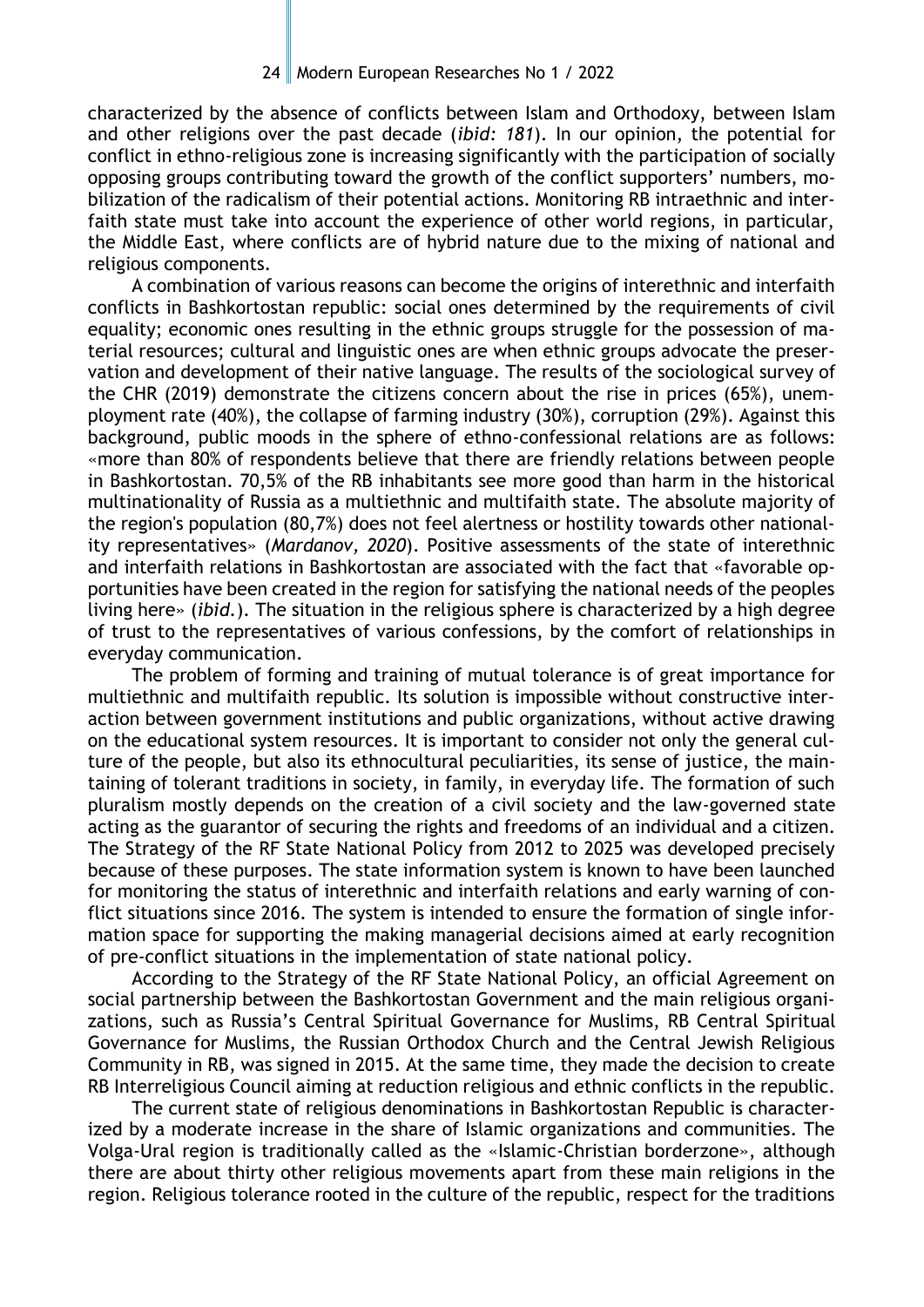of religious people are the model having the ability to prevent the destructive tendencies of polyconfessionalism in case of its implementation. Within this publication the term religious denomination is considered as the collectivity of religious communities united by the identity of doctrinal statements and spiritual practices (*Glock, 1996*). The term religion is considered as the spiritual and practical connection between people, which is based on a common faith in the highest values. The main religious value is the belief giving an absolute confidence in achieving the desired goal to a person (*Mursalimova, 2018; 2021; Salikhova at al., 2020*).

Many researchers point not only to state regulatory mechanisms, but to the society resources for interfaith harmony guarantying. The Church of Russian Federation is currently separated from the state. According to sections 13, 14 of the Russian Federation Constitution, no ideology is obligatory on its territory. However, the population is focused primarily on the state's attention to increasing the religiosity of citizens. 2000 respondents of the Bashkir cities like Ufa, Beloretsk, Oktyabrsky, Davlekanovo, urban-type locality Mindyak of the Uchalinsky district, as well as rural residents of the Ufa, Tuymazinsky, Beloretsky, Uchalinsky and Davlekanovsky districts were interviewed as a part of the research project «Interethnic Tolerance and Intra-National Solidarity» (*Khaliulina, Safin, 2017, 311*). As it turns out, 70,8% of the interviewed Bashkirs, more than 1/3 of Tatars and Russians, almost half of other ethnic groups representatives have said that the state should support the religiosity of its citizens creating certain conditions for this as in supporting and retaining the national culture and languages.

In our opinion, the results vividly illustrate the intra-ethnic and interfaith situation in Bashkortostan, as well as in Russia, whose population is characterized by the deep interest in religion. When the culture, religion, language, customs, and morals forming complex spiritual systems in close interconnection, the development of Orthodox-Muslim relations in Ural-Volga region is a valuable socio-cultural experience and can serve as a model of interfaith relations for the religious part of Russia. Historical practice testifies to «the formation of the Slavic-Turkic ethnosocial synthesis being the basic for modern Russian civilization» (*Salikhova, 2016; Salikhova at al., 2020*).

There is no data on the population religiosity in the latest Russia-wide population census 2002, 2010, therefore, the exact number of Muslims and Orthodox Christians is still unknown in modern Bashkortostan. Sociologists are confident that the displaying of RB ethnic staff in the census documents theoretically «sets the upper threshold» for the number of adherents of the Islamic and Christian faiths *(Buranchin, 2020; Mursalimova, 2018, 2021; Regional identity ..., 2018; Salikhova, Mursalimova, 2015, etc*.). Islam is the religious choice of the Bashkirs and Tatars, but Orthodoxy is of most of Russian people in the republic. The formation of religious identity as ethno-confessional one is determined by the fact that «ethnicity for people became a kind of acquiring a stable sense of «we» for maintaining productive social ties in the late XX – early XXI centuries» (*Regional Identity ..., 2018, 151*–*152*). In accordance with the statistics, the processes of legitimizing ethnicity were characteristic of non-Russian nationalities during this period, they reached out to the Russian population later.

Religion acts not only as an element of ethnic identity, but also as a powerful resource of tolerance in ethno-faith space of the republic. It seems to us that this resource has been maintained by the tradition of friendly relations between representatives of different RB ethnic groups since Soviet times. So, when answering the question «What most unites you with the people of your nationality?», the most frequent answers of Russians, Bashkirs and Tatars of RB were: «language» (65,5%, 72,2% and 66,4%, respectively), «native land, territory, nature» (56,5%, 65,3% and 60%) and «culture» (43,5%, 55,9% and 51,6%). Third of the respond-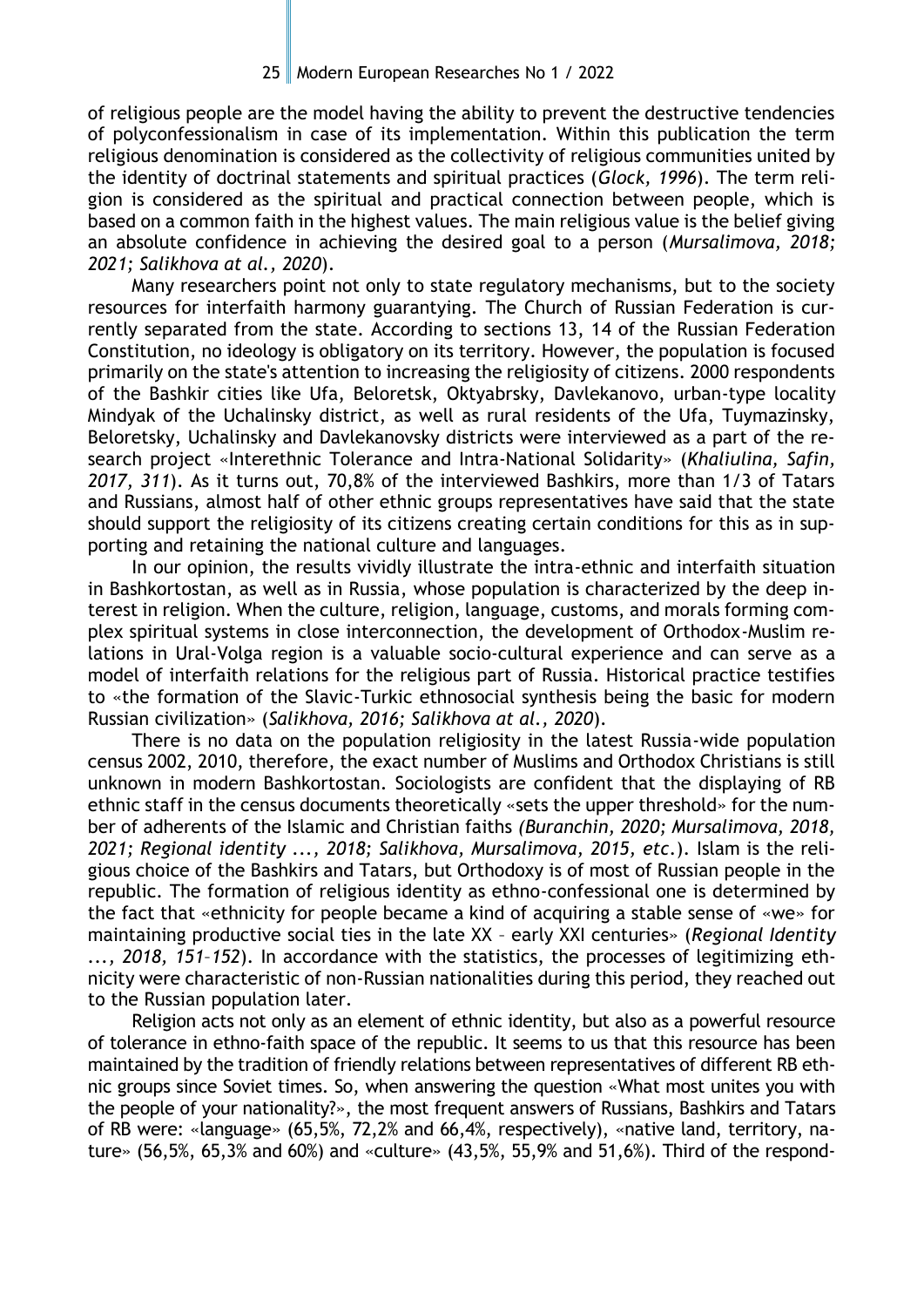ents named «religion» as a characteristic of ethnicity, and almost the same number of respondents named «rituals, customs» (37,1%, 55,9% and 46,45) and «historical past» (37,4%, 42,4 % and 34%) (*Sociological answer ..., 2012, 89–90*).

The term «religious personality» is multifaceted in content and can include independent collectives and even ethnic groups. We consider «religiosity» as a social quality of an individual or a group of people, the degree of which is determined by the number and quality of the ideas about religion, and by the constant need to expand them, as well as by the carefulness and frequency of religious precepts compliance (*Mursalimova, 2018; 2021*).

Another reason for ethnic and religious tolerance is high percentage of interethnic marriages – about 38%, while there are 17% of mixed marriages on average in Russia (according to the website «Time Willness» (http://www.sobkor02.ru/news / region / 5450 /)). Every tenth marriage was interethnic in the USSR in the middle of the last century, every seventh one, and every fifth one (in some republics) were of such kind in the second third of this period. In accordance with Russia-wide population census (RPC), Bashkortostan becomes the second in terms of the interethnic marriages' percentage in Volga-Ural region. Every third child is born in a mixed marriage (there were 262,4 thousand of interethnic families per 1050,3 thousand families registered by the RPC). The greatest contribution to interethnic marriage is made not by rural, but by urban residents since cities are multinational and multilingual. The language of communication between family members is a mixed language in favor of Russian in mixed marriages (*Sociological answer ..., 2012*).

Sociolinguistic and ethnological studies conducted at the end of the twentieth century (*Guboglo, 2003; Mardanov, 2020; Ethnic composition ... 2012*), data of the RPC–2010, as well as socio-psycholinguistic experiments being followed by the survey among students of secular and religious educational institutions in Ufa, conducted by Yu.R. Mursalimova in 2012–2013 (*Mursalimova, 2018; 2021*), reveal some changes in the religious situation. According to M.N. Guboglo, if there were 58% of young people of autochthonous nationalities, and 57% of Russian youth identifying themselves as religious, and religion was standard of behavior for some of them in the capitals of 16 republics of Russian Federation, then in accordance with the RPC–2010, not all Bashkirs and Tatars of the republic identified themselves as Muslims: 92,4% of the respondents among Bashkirs and 86,7% among Tatars judged Islam to be their religion: there were 46,8% of rural residents, 21,9% of Ufa residents and 31,3% of other RB cities residents among the respondents identifying themselves as Muslims. There were 51% of men and 53% of women identifying themselves as Islam-oriented, 16,2% of them had higher educational attainment, and 9,7% had incomplete higher education attainment. The overwhelming majority of the respondents – 52,2% had secondary professional education. A significant amount of respondents – 21,9%, got secondary education (*Guboglo, 2003, 52*).

Religion becomes an equalizing mechanism ensuring the transition of everyday religiosity from customary traditions to the spiritual search area in ethno-identity crisis.

The communication tolerance resources are the integrating role of the Russian language and national-cultural associations – members of the Assembly of RB Peoples. Summing the activities of the latter, we note that there are about seventy RB public nationalcultural associations and organizations officially functioning at present – the Bashkir national Center «Ak tirme» («White Yurta»), the Jewish public organization «Kokhav» (1988), the Turkic national-educational center «Ramazan» (1989), Executive committee of the international union of public organizations «World assembly (Congress) of Bashkirs» (1995), Council of Bashkortostan Russians, National-cultural center of Bashkortostan kryashens, «Sevan» of Armenians (1998); Republican national-cultural centers of Bashkortostan Ukrainians – «Kobzar» (1990), Kanash (Congress) of the RB Chuvashes (1999), Belarusians «Spadchyn» (1996), RB Udmurts (1996), Latvians, «Ervel Mari» of Mari people, Ud-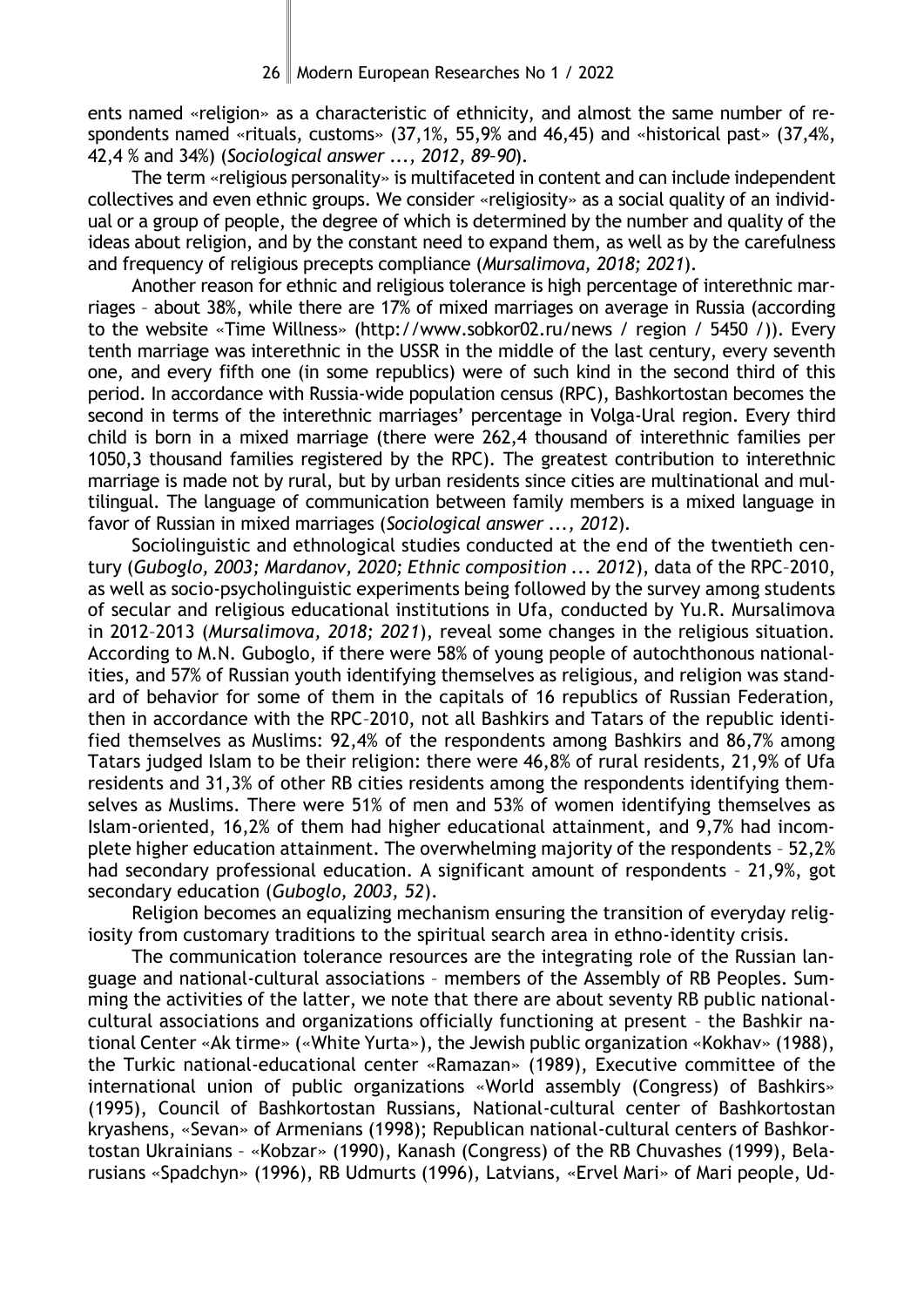murts (1989 ), Cultural and educational union of RB Germans «Wiedergeburt» (1989), Center of Polish culture and Education «Renaissance» (1997), Center of Tajik national culture named after I. Somoni (2000), «Ak Bata» of Kazakhs, Azerbaijan national-cultural Center (2001), «Ala-Too» of Kyrgyz (2006), «Codru» of Moldovans (2007), Russian regional public organization «Bashkortostan-Bulgaria ethnic solidarity» (2009), Regional public organization Georgian national-cultural center named after Sh. Rustaveli (2010), as well as RB Bashkir Women society, RB Tatar Women Society «Sakhibzhamal» etc. (*Sociological answer ..., 2012*). Acting on behalf of specific ethnic groups, they exercise their right to self-government, play an important role for language preserving work, ethnic identity, socio-cultural adaptation of emigrants and settlers. National-cultural associations carry out work both to preserve the ethnic traditions and culture of their peoples, and to handle conflict situations. The incidents, happened in the village Karmaskaly of the Karmaskalinsky region, and in the village of Temyasovo of Baimaksky region in 2020 and 2018, respectively, can be used as an illustration of the authorities and national communities working partnerships. All regional services responded and resolved the conflict within two days. The active participation of the Chechen and Armenian diasporas representatives in Bashkortostan, of the World congress of Bashkirs in settling these situations enabled to prevent possible negative consequences. Unfortunately, a number of tendentious media tried to present the incidents as interethnic tensions, but the organized actions of the authorities and the public ultimately made it possible to remove the conflicts from the interethnic plane.

Taking into account the role of supranational integrating structures aimed at strengthening civil identity in the region, the moving to a new phase of relationships is determined by the need to represent the interests of the Bashkir people and the republic as a whole at the Russian level. The federal national-cultural autonomy of the Bashkirs was created for these purposes and it was an outstanding event.

The ethno-sociological approach to the study of religiosity characterizes this concept as an integral system assessed through the selection of a set of parameters. Thus, Ch. Glock identifies and describes such its features as personal religious experiences, ritual component, acts of faith in everyday life, acceptance and content of religious beliefs, knowledge of faith and doctrine, etc. (*Glock, 1996*). Religion is a sign of ethnic identity, and in accordance with specialists, a common faith can become a symbol of group solidarity. When answering the question «Who can you say «this is us» about?", a sense of religious group involvement is endorsed by more than 45,5% of Russians, 42,4% of Tatars and 52,3% of the Bashkirs of the republic (*Regional Identity ..., 2018, 89*). 36,8% of Bashkirs and 44,3% of Tatars positively assess the role of Orthodoxy. There are answers expressing a negative attitude towards paganism among 13,8% of Tatars and 15,6% of Bashkirs. The survey data show a high level of RB Muslims tolerance towards people of a different religious culture. It is also important to take into account the fact that a significant amount of young people - not only believers in God, but also representatives of indifferent and non-believing groups – identify themselves as followers of traditional religions. The connection between religious and national identity is revealed here. This thesis is confirmed by the data obtained by R.K. Urazmetova and I.R. Khismatullin (*2015, 225*): the majority of respondents – 86,25% – expressed solidarity with the statement «A person must always remember his/her nationality» given in the survey. There was a slight contradiction in the opinions of individual ethnic groups: this statement was supported by 75% of the respondents among Russians, Bashkirs and Ukrainians, and almost all Tatars and Chuvashes gave a positive answer (93,7 and 100%, respectively).

Regardless of the fact that interfaith and language issues continue to hold the limelight, there is a tendency for gradually decreasing of its intensity in the Republic of Bashkortostan, and it's associated with measures taken by the RB executive authorities. The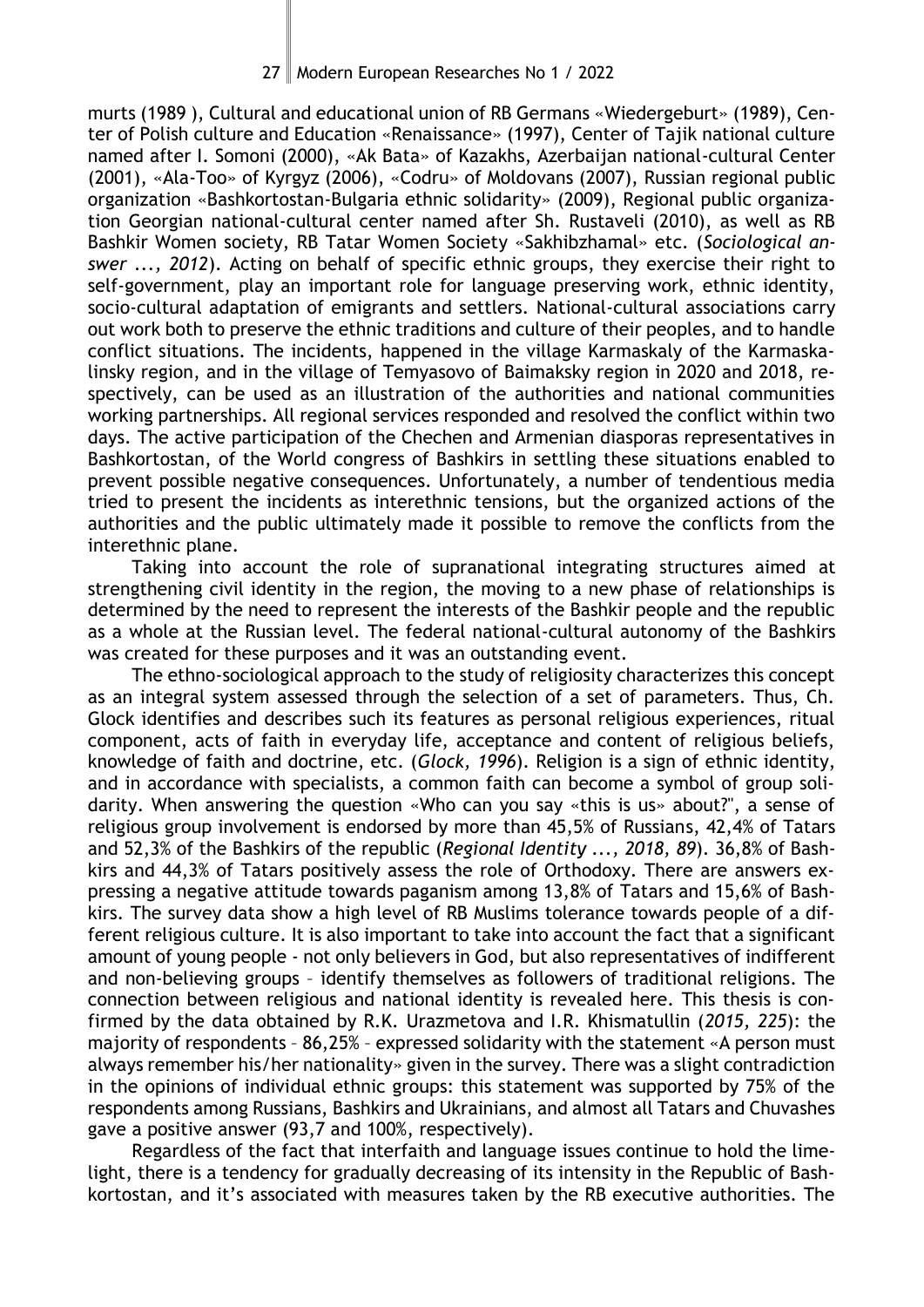government of Bashkortostan approved the state program «Preservation and development of the state languages of Republic of Bashkortostan and the peoples' languages of Republic of Bashkortostan», developed by the RB Ministry of Culture, in 2018. Such subprograms as «Russian language», «Bashkir language», «Native languages» are being implemented in it and its financial support is almost 3 billion 800 million rubles in 2019–2024. The launch of an educational project was in 2019, whereby it was planned to open 14 multilingual multidisciplinary comprehensive institutions resulting in parents' positive reaction. Participants of the educational process are attracted by the idea of getting education in several languages, including the state and foreign ones. This raises both the status, and the importance of teaching the Bashkir language, especially in urban multinational realms. One of the crucial news in the language policy field was the opening of two multilingual schools in Ufa as part of the national project "Education" implementation.

Grant support is maintained for the preservation and development of both state, and the republic peoples' languages. Modern Language resources, audio books, animated fairy tale films appear thanks to the republic Head' financial grant. The work in publishing translations of the classics of world fiction for children in Bashkir language has begun, festivals and cultural and educational events are being held. Thus, the project «Language begins with the family» is carried out thanks to the RB Head's grant for the state support of cultural and art workers of Bashkortostan Republic. It is created with the assistance of the Bashkir Academic Legitimate Theater named after M. Gafuri to popularize and preserve the Bashkir language. A series of 2–5-minute social motivational gaming videos, dedicated to an average family, was filmed. Video clips develop the idea that it is parents who propagate an interest in their native language and culture to children. The videos authors want to get across to the audience that the preservation of the Bashkir language depends on every inhabitant of our republic.

The presentation of the Bashkir speech synthesizer, an artificial human voice based on neural networks, was held by the Foundation for the Bashkir Language preserving and developing in November 2020. The voice of Nail Yunusov, a well-known TV presenter of the BST channel, was taken as the basis. For now, the autoreader function is available only for reading machine translation results on online translator platform bashkortsoft.ru. The development of a similar application for reading and listening to books in the Bashkir language is being planned. The representatives of documents digitizing department in the National Library named after A.-Z. Validi, who have scanned almost all fiction in the Bashkir language and posted it on the site [\(http://ebook.bashnl.ru/dsweb/View/ResourceCol](http://ebook.bashnl.ru/dsweb/View/ResourceCollection-1888)[lection-1888\)](http://ebook.bashnl.ru/dsweb/View/ResourceCollection-1888), became perplexed with it. The legal department of the library has standard agreements signed by all authors and copyright holders of the published works. Speech synthesis technology makes it possible to increase the quantity of learnt and memorized information per unit of time resulting in the improvement of the republic population' intellectual and spiritual level.

We should take note of the positive changes in the functioning of the Bashkir language in the computer technology field. The creation of the Laboratory of Linguistics of Information Technologies at UHLL FSBSI UFRC RAS enabled to develop programs for computer resources support of the Bashkir language functioning. The Institute created a machine fund and national corpus of prosaic and poetic texts in Bashkir in recent years. The expansion of the Bashkir language functions is also facilitated by the development of the Bashkir Wikidictionary, electronic library, oral corpus of the Bashkir language, films, online courses of the Bashkir language, academic and bilingual dictionaries, encyclopedias, etc.

A certain technological infrastructure (keyboards, fonts) and digital resources (libraries, media channels, etc.) are required for the language functioning and being competitive in an open global digital space. Undoubtedly, the technologies adapted by the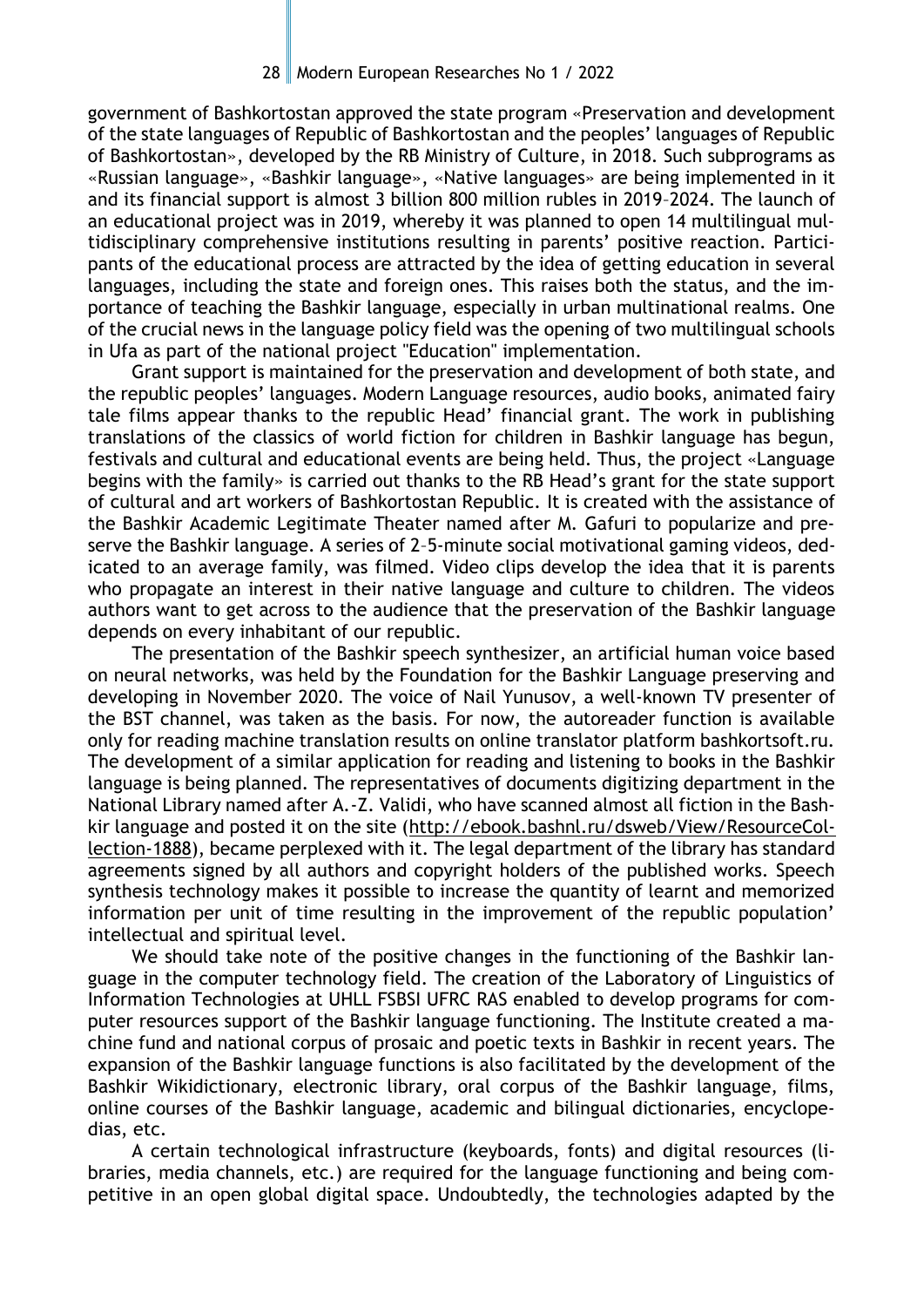technology language expand the scope of its application and stability. The creation of Bashkir fonts in the Unicode system, joint work with Microsoft in implementing language support in various Windows operating systems, the creation of Wikipedia section in the Bashkir language «Bashkir Wikipedia» in 2002 are opening up wide opportunities for the Bashkir language functioning in cyberspace. However, the information amount in the Bashkir on the Internet is still small. It can be increased by duplicating the information of the Russian-language websites of state institutions into the Bashkir language, thereby providing information to ethnic groups representatives living outside the republic.

The publishing house «PostNauka» with the leading scientists have launched the project «the Languages of Russia» supported by the President Grants Fund. It is a large multimedia encyclopedia about the languages spoken by the inhabitants of Russia today or in recent centuries. These are educational projects prepared jointly with universities, research institutes, non-profit funds and commercial organizations. Doctor of Philology, Professor G.N. Yagafarova and candidates of Philological Sciences, associate professors S.S. Sai and B.V. Orekhov explain Bashkir language features within the framework of the project (*Linguistic Mosaic, 2021, I, 380–382*).

# **4. Conclusions**

In general, the recognition of the state status of the Bashkir language made it possible to expand its public functions, enhance its prestige and change its reputation. There has been a tendency for the development of Russian-Bashkir bilingualism (the study of the Bashkir language by Russians through television, radio lessons, tutorials, etc. within the education system) along with the Bashkir-Russian bilingualism. It is necessary to continue the preservation and development of linguistic and cultural pluralism in RB, and the development of both new federal standards for teaching native languages in comprehensive schools, and separate standards for students, whose learnt language is not native, is required for these aims. The family value-based orientations, with parents and grandparents appreciating and passing down national traditions and language through generations, play an important role in the mentioned processes. The optimal solution is probably to recognize bi- and multilingualism in different proportions with respecting the rights and freedoms for maintaining, developing, and choosing the language (Arutyunova, 2018, 34).

Systematic and goal-oriented educational and organizational work is required to solve the task of interethnic and interfaith relations harmonizing effectively (Mardanov, 2017, 2020; Salikhova, 2016; Salikhova at al., 2020). The participation of authorities, political parties, public organizations, including religious and national associations, is important in this work.

#### **REFERENCES**

- Arutyunova, E.M. (2018). Ethno-linguistic problems and prospects in the educational sphere of the Russian republics (by the example of Bashkortostan) // *Sociological research*. 2018. No. 4. P. 25–35. Moscow.
- Arutyunova, E.M. (2019). Language conflict: cases of Tatarstan and Bashkortostan // *Sociological magazin*. 2019. V. 25. No. 1. P. 98–120. Moscow.
- Buranchin, A.M. (2020). *The ethnic identity of modern Bashkirs is of stable nature*. URL: https://ufa.mk.ru/social/2019/07/05/etnicheskaya-identichnost-sovremennykh-bashkir-nositustoychivyy-i-stabilnyy-kharakter.html (date of access: 12/20/2021). Ufa
- Glock, Ch. (1996). An individual and his/her religion // *Religion and Society: A reader in the sociology of religion.* Moscow. P. 334–339.
- Guboglo, M.N. (2003). Identification of identity: Ethnosociological essays. Moscow.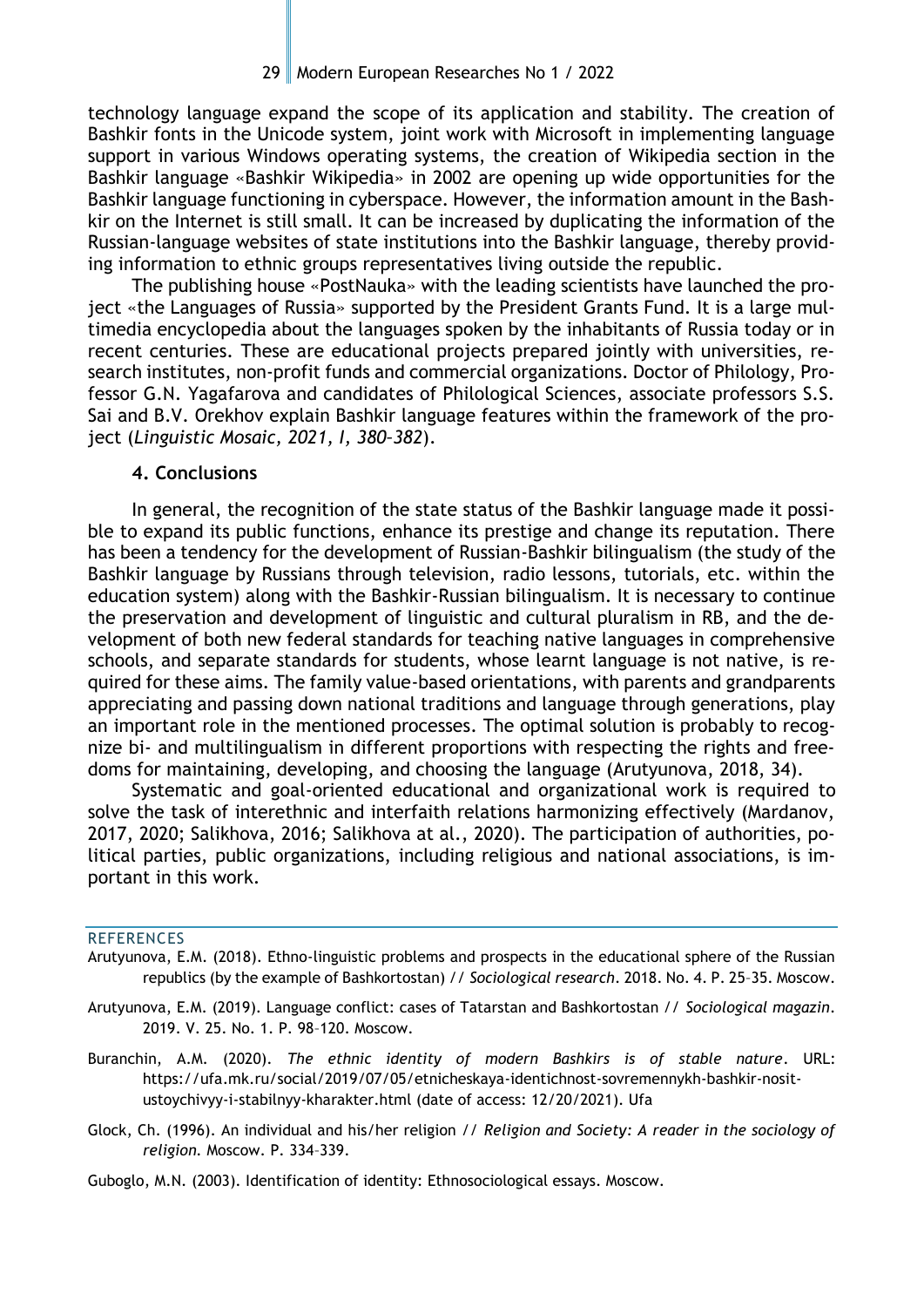- Idiyatullina, G.A. (2020). Correlation of confessional, ethnic, regional and civil all-Russian identity in the social and political environment of the Republic of Bashkortostan. Ufa. P. 178–184.
- Mardanov, M.Kh. (2017). Implementation of the state national policy in the RB: problems and targets // *Historical experience of interethnic and interfaith interaction between the peoples of Russia and Bashkortostan as a factor and a positive vector for the further development of interethnic relations in the republic*. Ufa. P. 148–151.
- Mardanov, M.Kh. (2020). *Stable interethnic relations in the RB are the result of the joint work of the authorities and society*. URL: https://ufa.mk.ru/politics/2020/02/12/stabilnye-mezhnacionalnye-otnosheniya-v-rbrezultat-sovmestnoy-raboty-organov-vlasti-i-obshhestva.html (Date of access: 23.12 .2021). Ufa.
- Mursalimova, Yu.R. (2018). *The actualization of the religious component of the word meaning*: Dis. …cand. philol. s. Permian.
- Mursalimova, Yu.R. (2021). The specifics of the religious linguistic consciousness of the Orthodox and Muslims of RB (by the example of Ufa) // *Linguistic mosaic of Ufa*: Collective Monograph / Ed. prof. E.A. Salikhova. V.1. Ufa. P. 241–326.
- *Ethnic composition of Bashkortostan Republic population according to the All-Russian population census of 2010*: statistical bulletin (2012). Ufa.
- *Regional Identity in the context of Russian nation-building: ethnic, linguistic, religious and administrative Aspects (by the example of Bashkortostan Republic)* (2018). Saint Petersburg; Ufa.
- Salikhova, E.A. (2015). Display of the religious component of worldview in the linguistic consciousness of Bashkortostan Orthodox and Muslims // *Herald of the Cherepovets state university*. No. 5 (66). P. 65–72.
- Salikhova, E.A., Mursalimova, Yu.R. (2013). Religious knowledge in the context of the categories "meaning" and "knowledge" / "cognition" // *Herald of VEGU*. Ser. Philology. No. 2 (64). Ufa. P. 125–130.
- Salikhova, E.A. (2016). Religious and linguistic consciousness of Bashkortostan Orthodox and Muslims: sociopsycholinguistic aspect of the problem studying // *Political education: information and analytical magazin*. URL: http://lawinrussia.ru/content/religioznoe-yazykovoe-soznanie-pravoslavnyh-imusulman-bashkortostana (date of access: 12.18.2021). Moscow.
- *Sociological response to the "national question": as exemplified in Republic of Bashkortostan* (2012). Moscow.
- Urazmetova, R.K., Khismatullin, I.R. (2015). Ethnic affiliation among youth in a multi-ethnic society (by the example of the Republic of Bashkortostan) // *Herald of KrasGAU*. Krasnodar. No. 4, P. 224–227.
- Khaliulina, A.I., Safin, F.G. (2017). Mobilization of religiosity in modern Bashkortostan // *Ideals and values of Islam in the educational space of the XXI century*. Ufa. P. 311–317.
- Khaliulina, A.I., Ishemgulov, M.N., Idrisova, E.F. The realias of bilingualism in the context of language policy in modern Bashkortostan // *Genesis: historical research – 2020*. No. 10. P. 1–18. https://nbpublish.com/library\_read\_article. php?id=33877 (date of access 12.25.2021). Moscow.
- *Language mosaic of Ufa* (2021): collective monograph / Ed. prof. E.A. Salikhova. V.1. Ufa. 414 p.
- Salikhova, E.A., Mursalimova, Yu.R. (2015). Special aspects of personal linguistic identity // *Pedagogical magazine of Bashkortostan*. Ufa. No. 1 (56). pp. 173–179.
- Salikhova, E.A., Mursalimova, Yu.R. (2017). Socio-psycholinguistic approach in the research of religious language consciousness of Orthodox and Muslims of the Bashkortostan republic // *Modern European Researches. Zalsburg*. No. 5. P. 61–68.
- Salikhova, E.A., Mukhtasarova, E.A., Idrisova, E.F., Khaliulina, A.I. (2020). The Impact of Religious Commitment of Bashkortostan Youth on their Attitude towards Representative of Different Confessional Affiliation // *Revista Inclusiones*. Vol. 7. Number Especial. P. 159–177. Editorial Cuadernos de Sofia Santiago. Chile OBU.